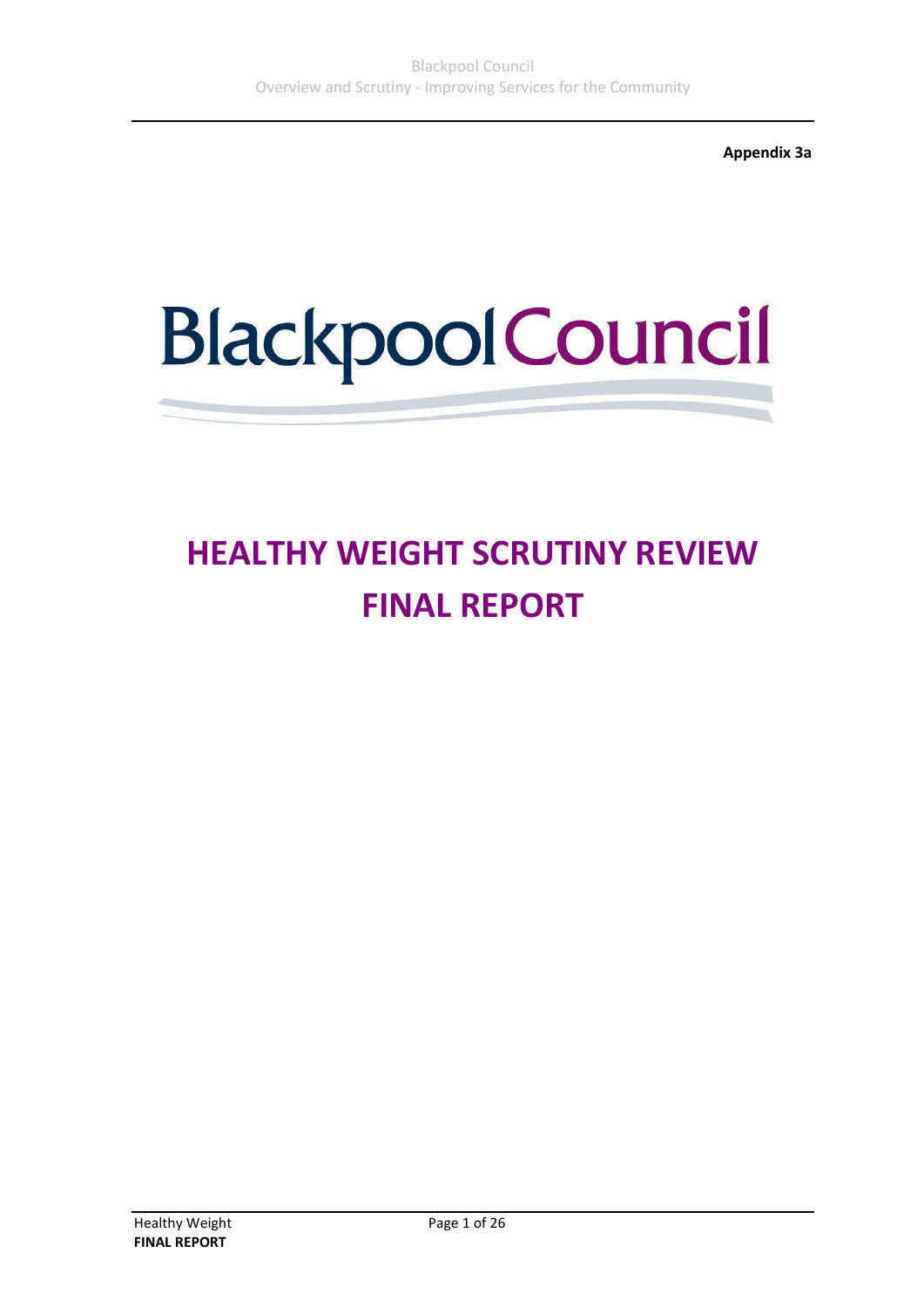|     | <b>CONTENTS</b>                              | <b>PAGE</b> |
|-----|----------------------------------------------|-------------|
| 1.0 | <b>Foreword by Chairman</b>                  | 3           |
| 2.0 | <b>Background Information</b>                | 4           |
| 3.0 | Methodology                                  | 5           |
| 4.0 | <b>Detailed Findings and Recommendations</b> | 6           |
| 5.0 | <b>Summary of Recommendations</b>            | 16          |
| 6.0 | <b>Financial and Legal Considerations</b>    | 18          |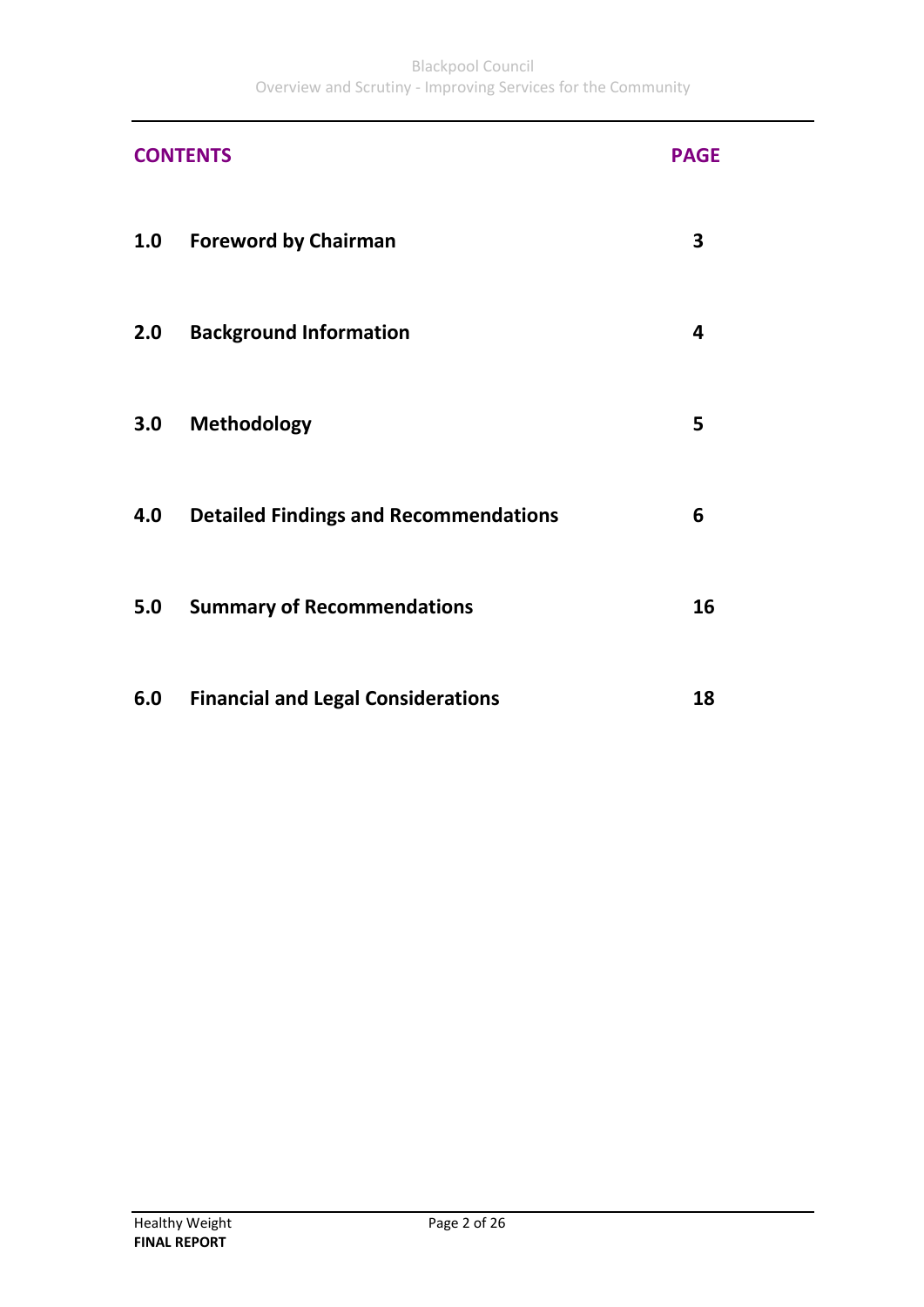## **1.0 Foreword**

- 1.1 Healthy Weight is a massive issue in Blackpool and is something I have a real interest in personally. When we received an item to Committee early in 2019 looking at the impact of weight on health, lifestyle and public services, the scale of the problem was apparent and the Committee felt it necessary to explore the issues in much more detail and set up this review to do just that.
- 1.2 I would like to thank my fellow Members for taking part in this review, the importance of Member engagement and enthusiasm in scrutiny reviews is paramount and without that we would not have been able to come to the conclusions and recommendations that we have done. Recommendations that I hope will make a real difference to residents when implemented.
- 1.3 I would also like to thank all those in attendance who contributed to the evidence presented to Members and answered our questions at the Panel meeting, your contribution was vital to Members' understanding of the key issues presented and allowing us to come to those conclusions and recommendations.

Councillor Hobson Chairman, Adult Social Care and Health Scrutiny Committee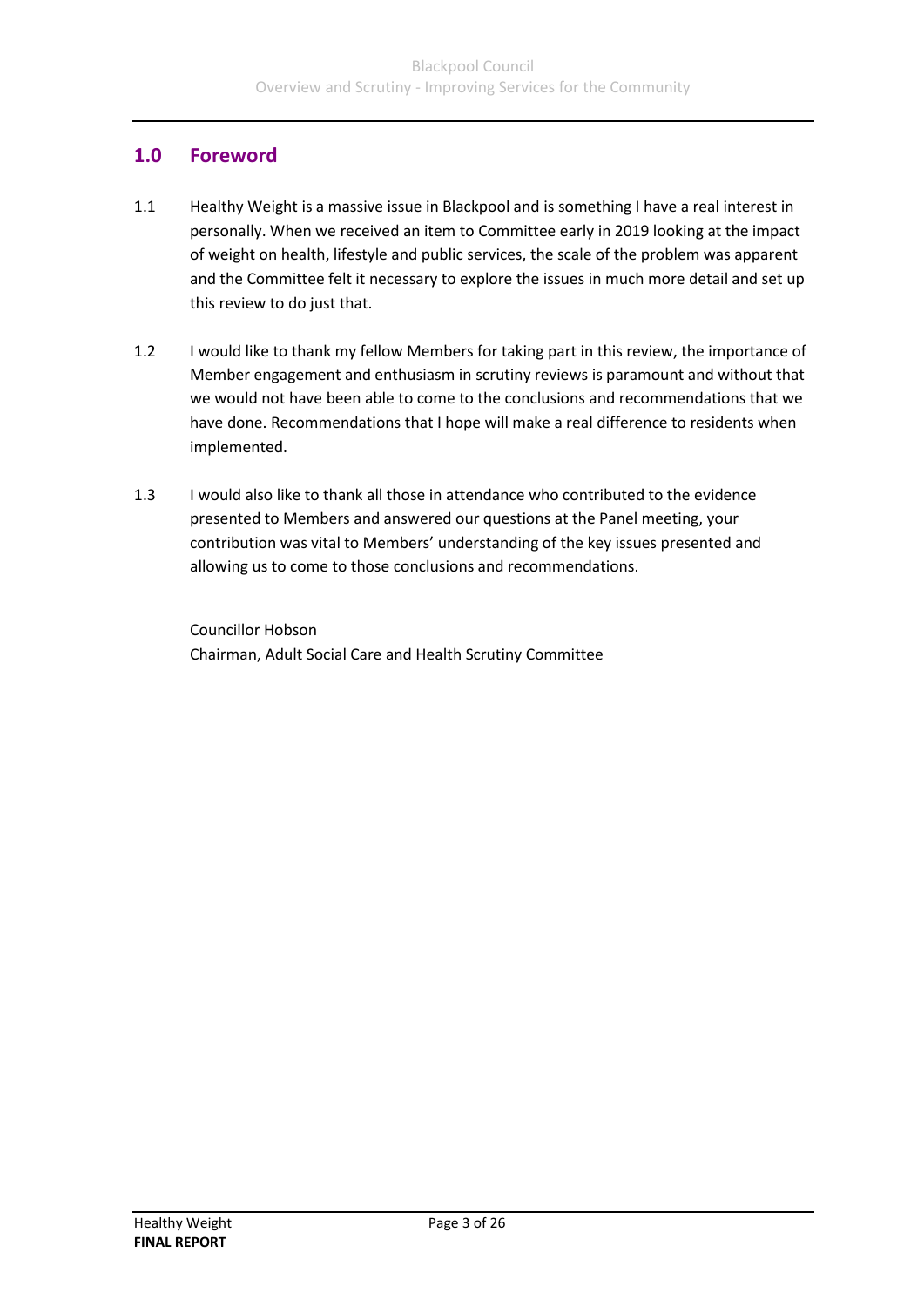# **2.0 Background Information**

- 2.1 At the Adult Social Care and Health Scrutiny Committee in February 2019, Members considered an update on Healthy Weight. At that meeting, it was agreed that due to the significant level of work ongoing around healthy weight and the importance of the topic in Blackpool, that an in depth scrutiny review be carried out.
- 2.2 A large amount of preparatory work was undertaken for the meeting and an in depth report provided containing the range of work undertaken to date and the initiatives in place to address obesity and unhealthy lifestyles.
- 2.3 Consideration was given to the range of contributors required for the review from NHS representatives, Public Health, Leisure Services, Community Groups to service users themselves. In order to gather input the valuable input from service users, a number of testimonials were sought from clients of various programmes.
- 2.4 This review relates to the following priority of the Council:

Communities: Creating stronger communities and increasing resilience.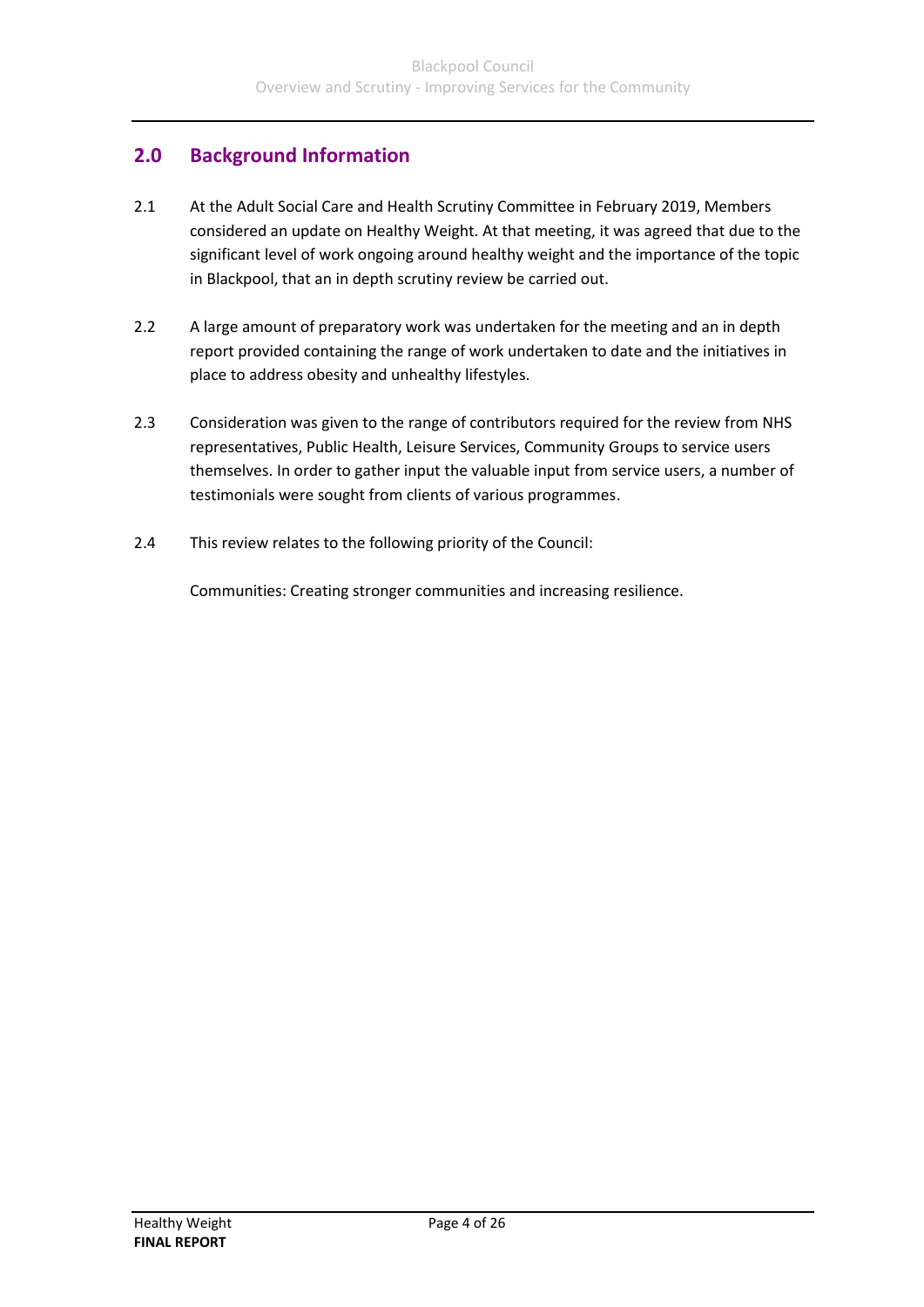# **3.0 Methodology**

3.1 The Review Panel used an in a day approach to scrutiny and held one meeting to consider Healthy Weight, as follows:

| <b>Date</b> | <b>Attendees</b>                                                                    | <b>Purpose</b>      |
|-------------|-------------------------------------------------------------------------------------|---------------------|
| 19 November | Councillors Hobson (in the Chair), Hunter, Hutton,                                  | To receive          |
| 2019        | O'Hara, Mrs Scott and Wing.                                                         | information         |
|             |                                                                                     | relating to Healthy |
|             | Councillor Lynn Williams, Cabinet Member for Adult                                  | Weight.             |
|             | Social Care and Health.                                                             |                     |
|             |                                                                                     | To identify         |
|             | Dr Arif Rajpura, Director of Public Health                                          | conclusions and     |
|             | Ms Nicky Dennison, Consultant in Public Health                                      | recommendations.    |
|             | Ms Lisa Arnold, Head of Parks, Leisure and Catering                                 |                     |
|             | <b>Services</b>                                                                     |                     |
|             | Ms Laura Ivinson, Sports Development Manager                                        |                     |
|             | Ms Vicky Hepworth-Putt, Specialist Registrar, Public                                |                     |
|             | Health                                                                              |                     |
|             | Ms Berenice Groves, Interim Executive Director Of                                   |                     |
|             | <b>Operations, Blackpool Teaching Hospital NHS</b>                                  |                     |
|             | <b>Foundation Trust</b>                                                             |                     |
|             | Mr Jason White, Head of Community Programmes<br><b>Blackpool FC Community Trust</b> |                     |
|             | Mr Marc Joseph, Head of Early Years and Primary                                     |                     |
|             | Provision, Blackpool FC Community Trust                                             |                     |
|             | Ms Rosie Newton, Health Officer, Blackpool FC                                       |                     |
|             | <b>Community Trust</b>                                                              |                     |
|             | Mrs Sharon Davis, Scrutiny Manager                                                  |                     |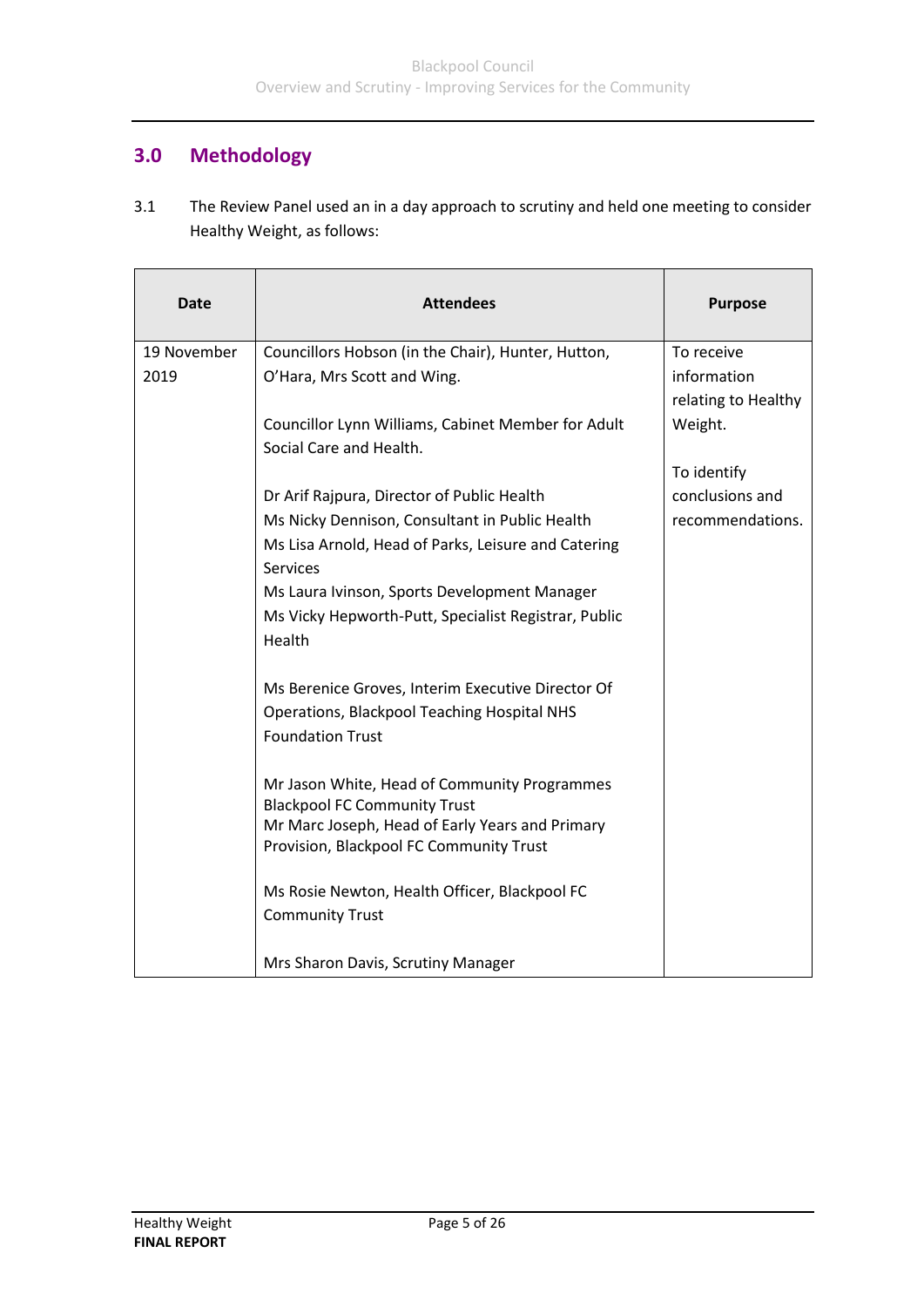# **4.0 Detailed Findings and Recommendation**

#### **4.1 Context of the Review**

- 4.1.1 Obesity is one of the most serious public health challenges in England and has been recognised as a complex problem with multiple causes and inequalities. Obesity is one of the leading causes of ill health in England and has an impact on people's lives across the life course in relation to quality of life, the risk of developing chronic diseases such as Type-2 diabetes and links to mental health disorders.
- 4.1.2 The Government has stated that its ambition is to halve childhood obesity by 2030 in England. Many children who are obese or overweight suffer physical issues including Type-2 diabetes, asthma, musculoskeletal pain and can also experience mental health problems. These affect the quality of children's lives, their education and their life chances. In later life it can reduce their productivity, earnings and shorten life expectancy by approximately nine years in comparison to those of a healthy weight<sup>1</sup>. Obesity disproportionately affects children living in deprived areas and some ethnic minority groups.
- 4.1.3 In Blackpool, in 2017/2018 it was reported that 66.5% of adults<sup>2</sup> were overweight or obese. This is similar to the national average of 62%. In relation to children, the 2018/2019 National Child Measurement Programme reported that 28.6% of reception children were overweight or obese, in comparison to the national average of 22.6%. This is an increase from 27.1% on the previous year. In relation to Year 6 children, 38.6% were reported as overweight or obese in comparison to the national average of 34.2%, an increase on the previous year of 37.8%.



<sup>1</sup> [www.blackpooljsna.org.uk/Living-and-Working-Well/Healthy-Lifestyles/Adult-obesity.aspx](http://www.blackpooljsna.org.uk/Living-and-Working-Well/Healthy-Lifestyles/Adult-obesity.aspx)

<sup>2</sup> Figure based on BMI recorded at GP surgery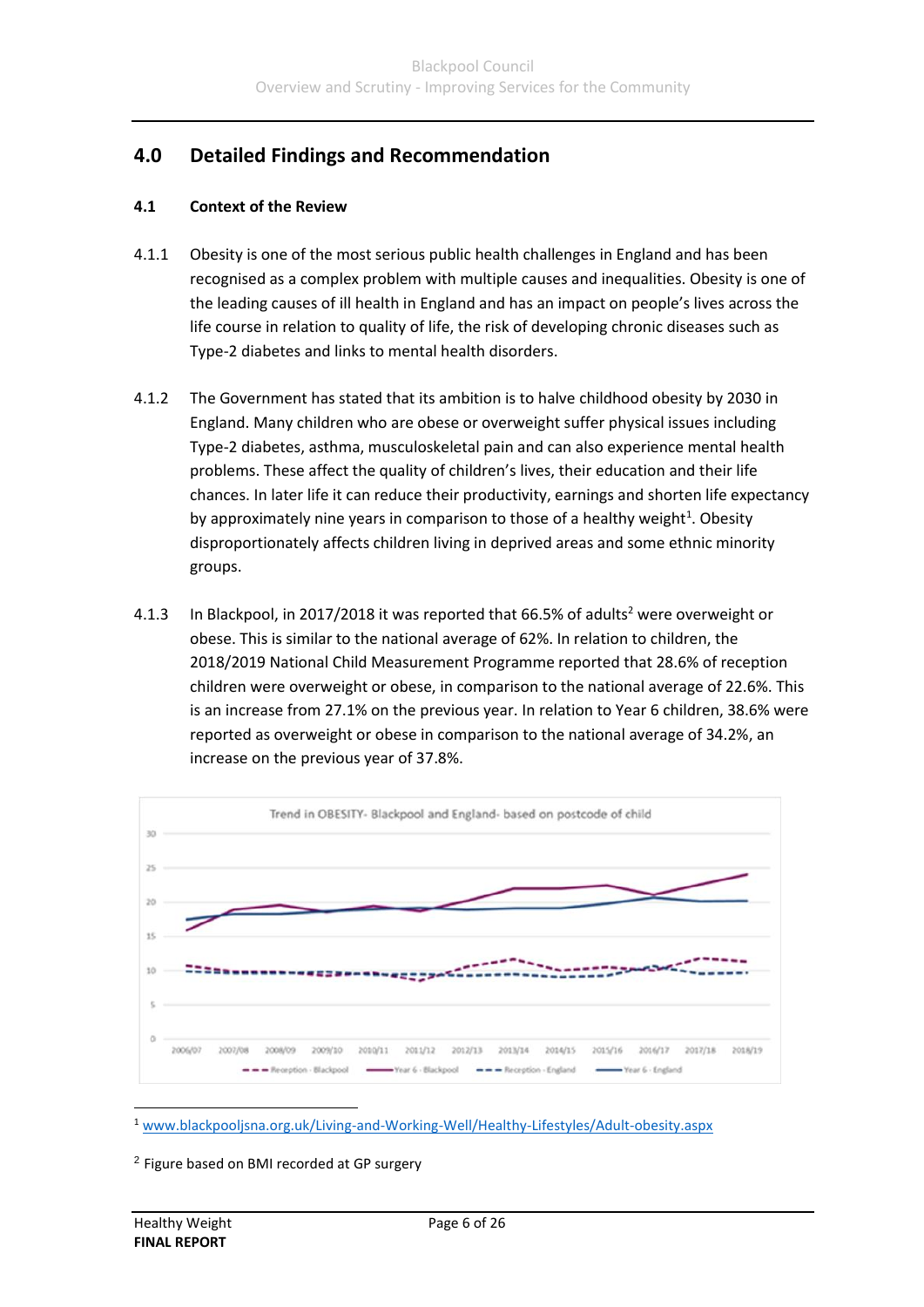- 4.1.4 Local authorities have a key role to play in promoting healthy lifestyles, working with partners and stakeholders to directly influence the health of the population. In January 2016, Blackpool Council made a commitment to promote healthy weight and improve the health and wellbeing of the local population by signing a Local Declaration on Healthy Weight. The aim of the declaration is for the Council to demonstrate a commitment to reduce unhealthy weight in the community, protect the health and wellbeing of staff and the local population and to make an economic impact on health and social care in the local economy.
- 4.1.5 There are also a number of local strategies with an aim of addressing unhealthy lifestyles:

**Healthy Weight Strategy 2015**, providing direction on the appropriate actions to be taken to help the population achieve a healthy weight.

**Active Lives Strategy**, a new strategy to be produced to replace the Sport and Physical Activity Strategy 2013 to cover a wider remit looking at Active Lives in its broadest sense.

**Green and Blue Infrastructure Strategy**, a ten year strategy adopted in 2018 focussed on enhancing existing green spaces and delivering new spaces. One of the strategic aims in the Strategy being 'engaging people in health and wellbeing'.

- 4.1.6 The Panel was informed that work had been undertaken with stakeholders taking a whole system approach to consider the causal factors of obesity in Blackpool, identify interventions and action already undertaken and a gap analysis of what still needs to be done. The next stage in the work will be to action plan what work is still required.
- 4.1.7 Members considered that the Council must be a leader in healthy lifestyles, supporting its staff to eat and live healthily, and considering the health and wellbeing needs of residents in all decisions taken. To fully lead and set an example for staff, residents and other employers, the Council must ensure that healthy lifestyles and weight are a consideration in all aspects of service provision, however small, such as the rewards on offer to young people for attendance at school from the Pupil Welfare Service (previously a reward of sweets had been given), the request made to staff to contribute items to the Care Leavers' Christmas Hampers (other than socks all requests were for chocolate, sweets and crisps) and the food on offer at staff conferences and other events.

#### **Recommendation One**

**That the Council build on the healthy weight declaration and improve itself as a leader in healthy weight and lifestyle:**

**a) That all Services receive information from Public Health on the Council's role in being a leader in building a healthy lifestyle amongst staff and residents and support in order to**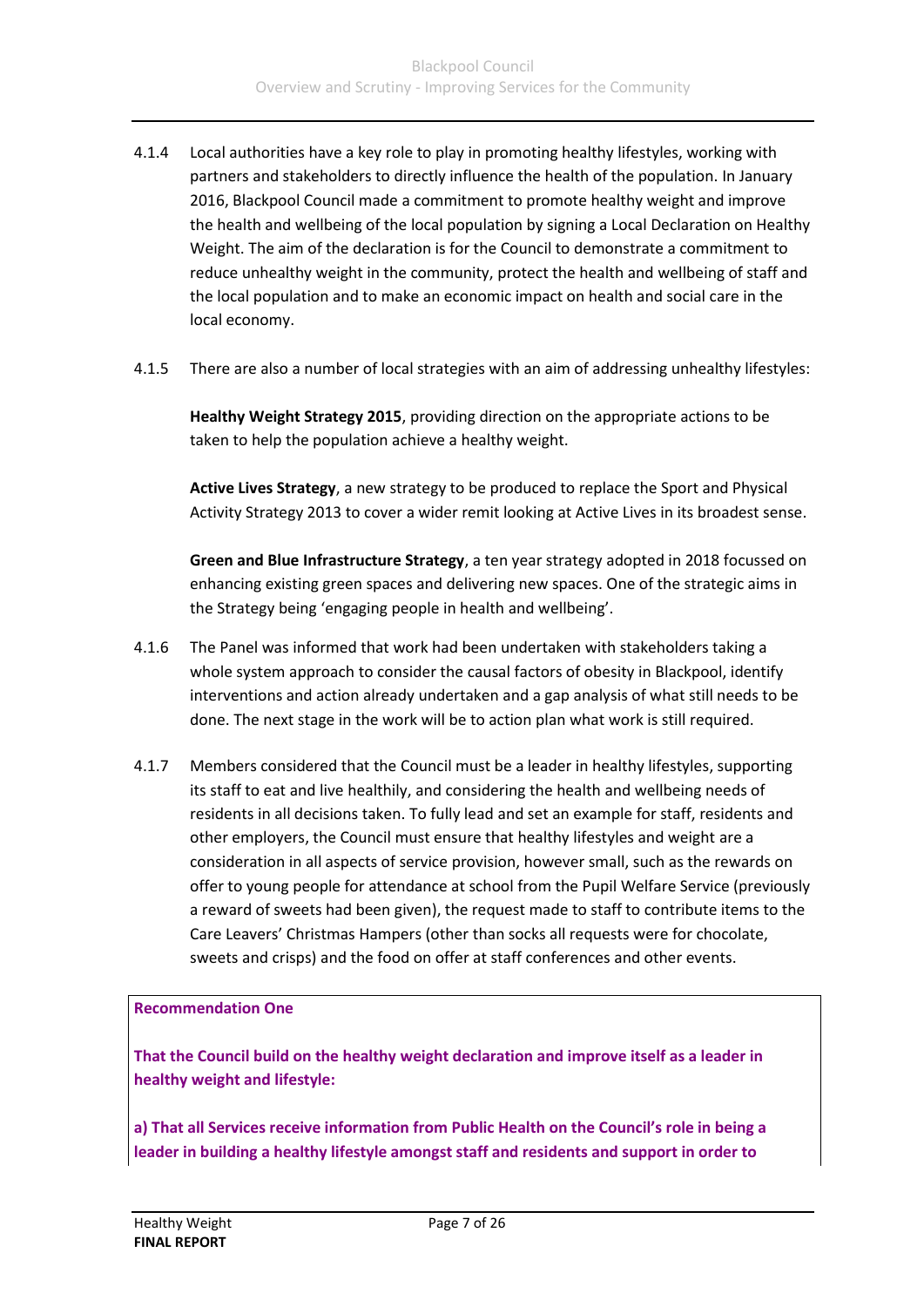**address any alterations to be made in provision to ensure healthy lifestyle is at the heart of everything the Council does.**

**b) To promote further the offers already available to staff such as the Corporate Leisure Scheme and that the offer to staff be explored further to determine whether provision of activities such as yoga and pilates (as provided by the Hospital's Trust to staff) before and after work could be supported.**

#### **4.2 Diet and Nutrition**

- 4.2.1 The two key aspects of a healthy weight and healthy lifestyle were noted as a good diet and nutrition and a physically active lifestyle. The Director of Public Health suggested that the current food landscape was creating an obesogenic environment whereby it was easy and cheap to access unhealthy food. In order to provide a healthier food environment the Council was working with local businesses to provide healthy options and had bestowed a Healthier Choices Award on 118 local businesses since 2017. A new junior version of the scheme was also launched in 2019 to encourage businesses to support infant feeding, complimentary feeding and offering free water and milk to children, to which 30 businesses have already signed up to.
- 4.2.2 Other schemes and campaigns in relation to healthy eating were Refill which provided water points to refill bottles, Give Up Loving Pop (GULP) which aimed to reduce the consumption of sugary drinks and a Ministry of Food Programme to teach dads to cook more at home and make healthier choices. The success of all these initiatives was considered and it was noted that healthy weight and lifestyle was a secondary benefit for many and it was difficult to demonstrate the impact of individual projects on healthy weight. What could be demonstrated was the individual success of initiatives and it was noted that the number of fizzy and sugary drink free days for children involved in the GULP challenge in 2018/2019 was 15,140 and that improvements had been seen in the dental health of children in Blackpool since the introduction of the initiative.
- 4.2.3 The Panel was advised that the Council has a clear challenge in balancing healthier environments and the demand for thriving and vibrant high streets. In particular, the food environment, as previously mentioned, plays a key role in promoting a healthy diet including an individual's proximity to food retail outlets and the type of food available. The food environment is constantly evolving with a wide range of choice of what to eat and when to eat. Whilst not all fast food is unhealthy it is typically high in saturated fat, salt, sugar and calories. It was considered that maintaining choice was important, as was supporting residents to easily identify health options.
- 4.2.4 It was reported that Pubic Health had been working with the Planning Service to look at how to tackle the number of fast food takeaways. Blackpool has decided to include the restriction on fast food takeaways as part of the Planning Local Plan. The proposal is to prevent the development of A5 (hot food takeaways) uses in or within 400 metres of wards where more than 15% of the Year 6 pupils or 10% of reception pupils are classified as very overweight.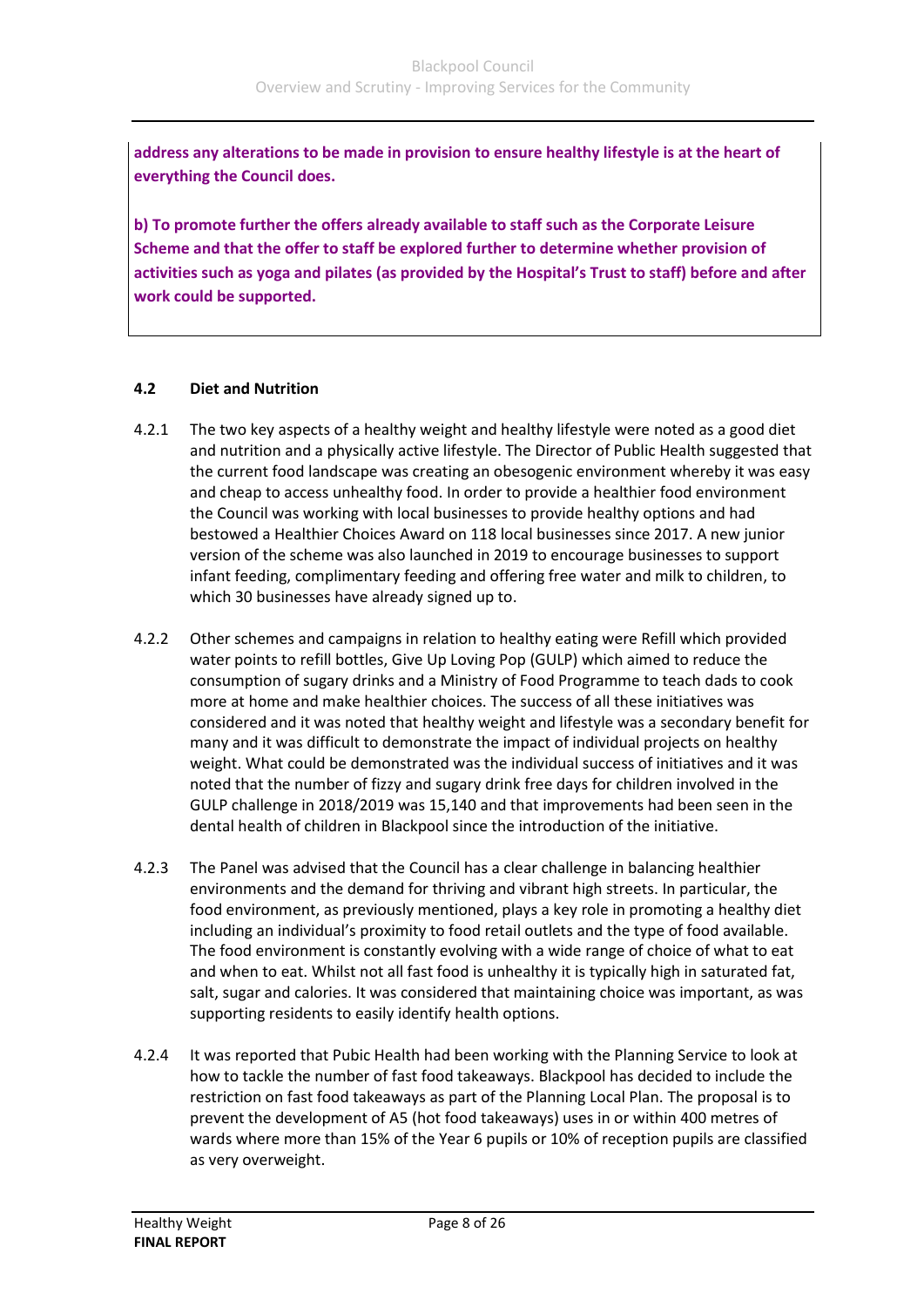4.2.5 It was considered that a large number of factors relating to diet and nutrition were responsibilities of national government and it was noted that Council Officers regularly lobbied the Government on issues from labelling of food to food advertising, in these areas the control and influence of the Council was limited.

#### **4.3 Healthy Lifestyle Programmes**

- 4.3.1 A large number of healthy lifestyle programmes were in place and ranged from the 'Making Changes' family weight management programme delivered by Leisure Services which works with families to educate them on how to lead a healthy lifestyle, to school based initiatives detailed in section 4.5 below, to Family Fit2Go which worked with 526 families over three weeks to support parents to make healthier choices for the whole family.
- 4.3.2 A key project discussed was Fit Fans, a free 13 week weight management programme delivered to adults, taking place at the football stadium and typically aimed at football fans who collectively formed bonds and connections based on their shared interest, which sustained their involvement and motivation. The first year of the pilot engaged with 72 people, of which 58% completed the programme. Collectively they lost 35.6 stone and reduced their waist size by 314.4cm. Members considered that although the initiative had been successful for participants the number of participants in this scheme, as well as a number of others, was low and that due to the high number of obese adults in Blackpool a more universal provision or improved communication could be required.

#### **4.4 Early Years**

- 4.4.1 The Panel discussed the initiatives in place for 0-4 year olds, noting the importance of working with parents and instilling a healthy lifestyle at an early age. It was considered waiting until school age was too late, given that the statistics demonstrated that 28.6% of children in Blackpool were overweight or obese at reception age. The Panel noted the new initiative 'Learn to feed' a new peer led messaging service around infant feeding, Better Start Fit2Go which focussed on children aged between two and four years in the key wards, 'Little Feet' encouraging parents and nursery age children to walk to nursery and Better Start Move, Play and Grow, again working with children aged two to four in the Better Start wards.
- 4.4.2 Members noted that all initiatives bar one were provided by Better Start and that no information had been received that suggested any universal provision of services to preschool children or early years' settings. This presented as a gap in service provision in a key age group which required further investigation.

#### **Recommendation Two**

**That Public Health explores the universal support and provision for children aged 0-4 years old and their parents on healthy weight, eating and lifestyle in order to identify any gaps and how those gaps in provision could be met.**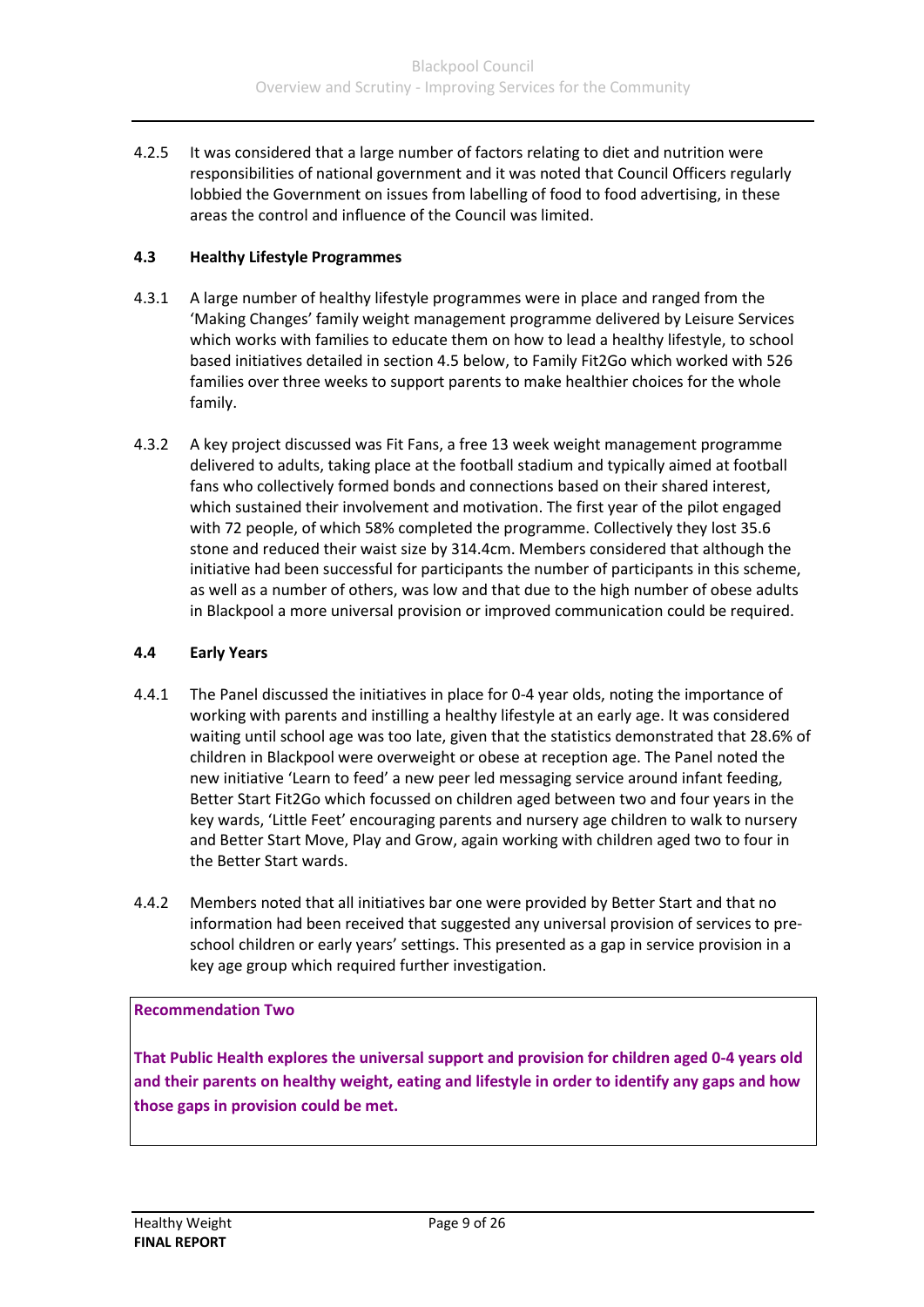#### **4.5 Primary Schools**

- 4.5.1 The Department for Education updated the guidance to school governing bodies in March 2019 through the 'School Food in England; Advice for Governing Bodies' document. The document states that; *'The Government encourages all schools to promote healthy eating and provide healthy, tasty and nutritious food and drink. Compliance with the School Food Standards is mandatory for all maintained schools. We also expect all academies and free schools to comply with the standards, and since 2014 we have made this an explicit requirement in their funding agreements. These school food standards are to ensure that food provided to pupils in school is nutritious and of high quality; to promote good nutritional health in all pupils; protect those who are nutritionally vulnerable and to promote good eating behaviour.'*
- 4.5.2 The Panel was informed that Blackpool has a total of 34 primary schools, of which 20 are academies and seven secondary schools, all of which are academies. The schools use a total of six different catering providers – Blackpool Catering Services (Blackpool Council), Mellors, P&A, Chartwells, Lancashire County Council and Aspens. The quality of food provision varies greatly across these providers and it is evident that a number of schools are not meeting the School Food Standards as required by central government, according to research undertaken by the Council's Public Health and Catering Services Teams. With 31% of children and young people eligible for free school meals across Blackpool, the food provision can contribute significantly to the overall food consumption for pupils during term time.
- 4.5.4 The Public Health Team has undertaken some work in schools such as 'Healthy Lunch Boxes' and a resource has now been developed which will be utilised by Blackpool FC Community Trust to support and guide parents in producing a healthy lunchbox. Public Health also commissions the universal free school breakfast scheme. Initial evaluation of the scheme suggested that children felt happier and more alert after the breakfast. Members noted the concerns with the scheme in relation to the quality of the breakfast being provided and the new approach to delivery to be taken.
- 4.5.3 Members noted a wide range of initiatives provided to children of primary school age such as Sport4Champions, the School Games Programme attended by over 28,000 young people in 2018/2019 and a particular scheme of note to the Panel was the Fit2Go project – a programme which is being delivered to every Year 4 class in Blackpool by Blackpool Football Community Trust. The project is delivered over six weeks and looks at healthy eating, physical activity and how to live a well-balanced lifestyle. It was considered that a universal provision such as Fit2Go which could impact on every child in Blackpool was extremely beneficial and, if the future of the programme could be protected, it would guarantee that all children could continue to receive a healthy lifestyle education at an age that it could make an impact on the rest of their lives.
- 4.5.5 Provision during school holidays was also being addressed, with a new Summer Holiday Activity Scheme funded by the Blackpool Opportunity Area providing a wide range of activities in six areas. The key findings of the scheme:
	- In total 567 children attended at least one session, with 1,900 sessions attended
	- Of these, 27 children were not of school age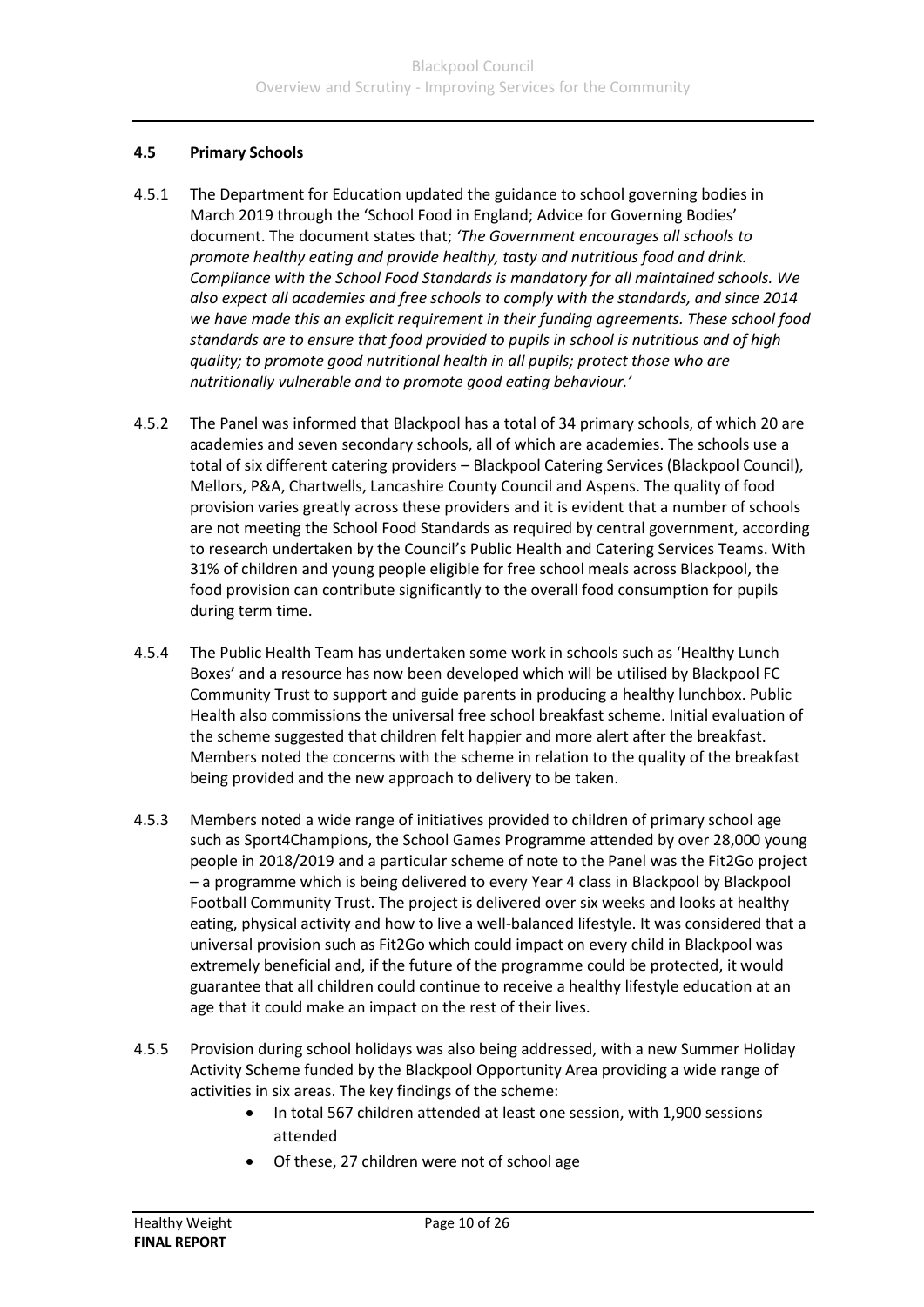- Of the children who were school age attending, 58.1% were eligible for free school meals
- The majority of children were aged seven to 11 years

It was further noted that the impact on those attending had been wider than being active, with levels of reported anti-social behaviour reducing in the areas covered by the scheme.

#### **Recommendation Three**

**That Blackpool Council aspires to all schools using a catering provision that meet the expected healthy eating standards:**

**a) That the Adult Social Care and Health Scrutiny Committee writes to all Chairs of Governors of schools not meeting the School Food Standards as prescribed for schools to challenge them to make improvements and to offer the schools the opportunity to work with Public Health in order to develop a healthy and balanced menu.**

**b) That the Council explores how to improve working with other providers of catering services to schools in order:**

**- To improve their menus and ensure they are healthy and balanced**

**- To gather information on the uptake of children receiving free school meals across both key stages and those opting to have universal free school meals in key stage 1**

**- To offer children taking a packed lunch the opportunity to access the salad bar provided for children eating school meals.**

#### **Recommendation Four**

**That the Council recommend that the Fit2go scheme be prioritised for continued funding by Blackpool Council, Blackpool CCG and Blackpool FC Community Trust to ensure that it continues and that the organisations be requested to determine whether a longer contract for provision could be supported.**

#### **4.6 Our Children**

4.6.1 The Panel was presented with information relating to specific provision of support to Our Children and Foster Carers in relation to achieving a healthy lifestyle. This was highlighted as an area of concern to Members with it considered that some children entering care already had unhealthy relationships with food. They may have a poor nutritional status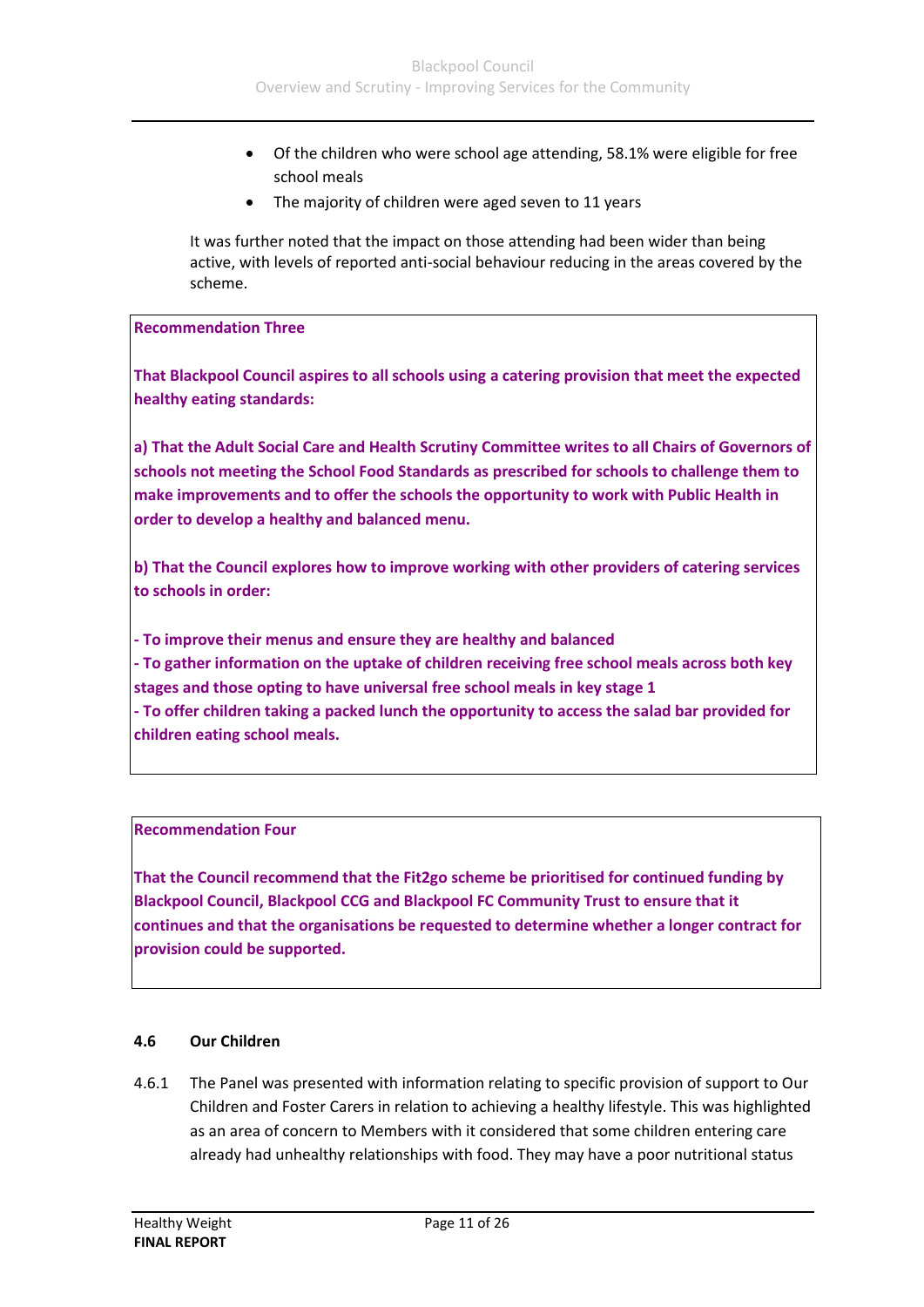and demonstrate anxiety around food linked to early experiences of either abuse or neglect. Reports that children are not able to use cutlery and are picky eaters are common. From a nutrition perspective many of the children appear to be undernourished and may well be deficient in vitamins and minerals. Once in care, some children will hoard food especially if food was sparse at home or food is locked away in the care setting itself. Many looked after children show signs of being emotional eaters either over eating or restricting food. Establishing appropriate support for those employed or living in a care setting could help to address these challenges.

#### **Recommendation Five**

**That Public Health work with Children's Services to provide an offer of healthy eating support and education to children in care, foster carers and those that work in care settings.**

#### **4.7 Young People**

- 4.7.1 Members discussed the difficulties in ensuring that young people at high school had the opportunity to create a healthy lifestyle. Concerns were raised regarding the timings of school days and the food on offer to students at their morning break. It was also noted that many of the schemes discussed at the review meeting had been aimed at children under the age of 11 and adults leaving a gap in provision for young people.
- 4.7.2 After discussing potential options available to the Council in addressing the gap in provision for young people it was considered that the feasibility of providing free gym access to young people aged 11 to 18 should be considered. It was noted that the Council's gyms were quieter at certain times of the day and that the new e-gym equipment was easy and safe to use by young people, potentially providing an opportunity to engage with young people over fitness and wellbeing.

#### **Recommendation Six**

**To explore the feasibility of providing free gym access to young people aged 11 to 18.**

#### **4.8 Physical Activity and Health Interventions for Adults**

4.8.1 Members noted the resources on offer in Blackpool such as the beach, promenade and excellent parks and the importance of encouraging people to utilise those resources to increase their own wellbeing. It was also considered that in addition to all the initiatives and support provided a key aim must be to increase the resilience of people so that they could continue to lead a healthy lifestyle once the initiative they had taken part in had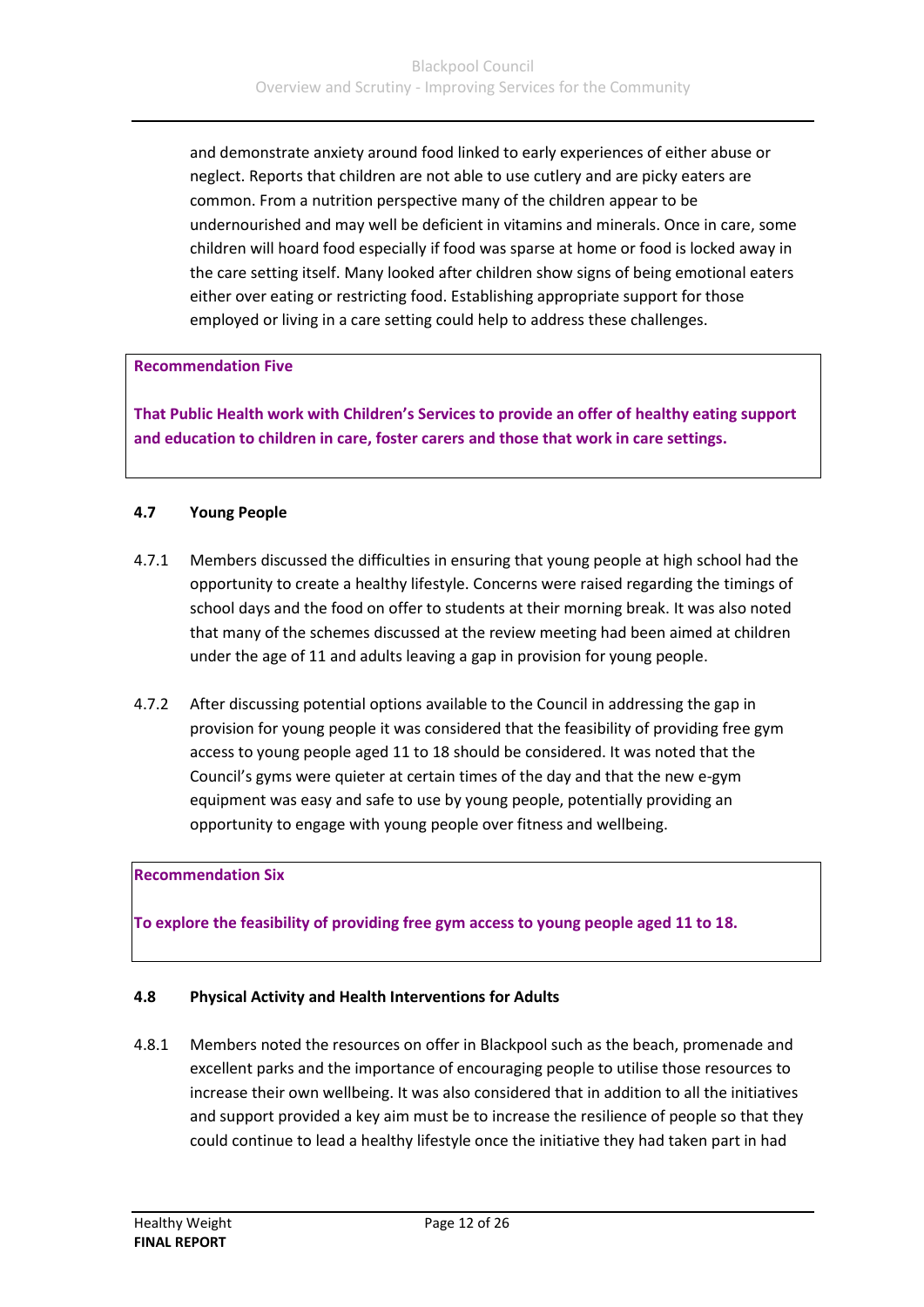come to an end. The majority of programmes were time limited due to funding and it was therefore not sustainable to provide an initiative without also teaching people how to do it on their own.

- 4.8.2 The Active Blackpool Programme was noted as a key initiative in supporting adults to lose weight and achieve a healthy lifestyle and the Panel heard a number of testimonials from service users as to the success of the initiative. Active Blackpool is an open-ended health referral programme aimed at individuals who would benefit from a more active lifestyle. Traditionally, referrals have been received into the programme from health professionals such as GPs, however, a number of partners can refer people and in 2018/2019 there were over 65,000 attendances. The service can be accessed for life, making it one of the few initiatives not time limited. The Programme also has strong links to the Cardiac Rehabilitation Service at Blackpool Victoria Hospital and received 1,270 referrals in 2018/2019 for clients with a cardiac condition and, in September 2019, a neuro rehabilitation programme commenced funded by the Stroke Association as part of a 12 month pilot.
- 4.8.3 Other programmes available for adults include 'Man v Fat' which aims to increase physical activity in overweight men, Steps to Health, providing seven walks each week from various locations in Blackpool, the Feel Good Factory to which there were over 71,000 attendances in 2018/2019 and a total inch loss of 6,490 and Health and Fitness subsidies for local residents at the Council's three large fitness facilities.
- 4.8.4 The Panel was also provided with information on the Specialist Weight Management Service and the National Diabetes Prevention Programme which provided interventions for individuals identified as being at high risk of developing Type 2 diabetes. To date there had been 683 referrals into the programme of which 455 had chosen to participate.

#### **4.9 Domiciliary Service Users**

4.9.1 Adult Services work with a number of care at home providers through the Quality Monitoring Team that provide services to a large number of adults in Blackpool. It is known that time is restricted for visits and that often meals need to be provided in a short amount of time, which does not necessarily lend itself to a healthy meal being provided, and microwave meals are often utilised. It was presented to the Panel that there was an opportunity to improve the nutritional states of older adults living in the community and also to upskill carers employed in the Town.

#### **Recommendation Seven**

**That Public Health work with Adult Services to identify opportunities to improve the provision of meals for adults receiving care in the home.**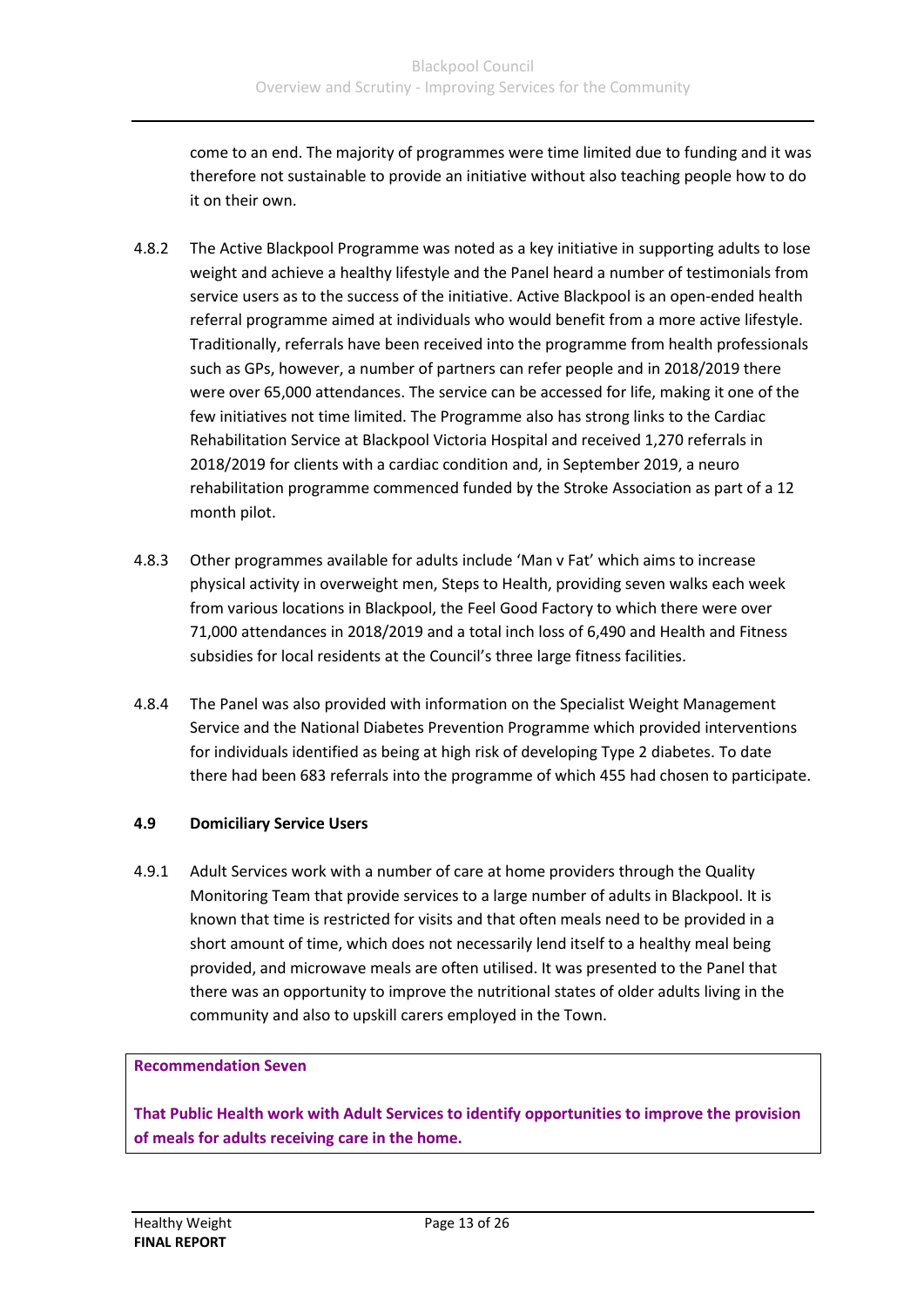#### **4.10 Partnership working**

- 4.10.1 Throughout the review meeting the importance of partnership working was reiterated along with the importance of communicating a collective message. In order to tackle the high levels of obesity a whole systems approach was required with a view of the whole town – planning, highways, active transport and many other areas. To that end Public Health had undertaken two workshops to map activities and facilities in order to identify interventions and gaps in provision. It was noted that wide scale impact took time and that instant success across the population was not possible.
- 4.10.2 The influence of partners and schools in particular on healthy weight could not be underestimated and strategic engagement across the partnership was required to have any real impact. However, this engagement was difficult and working with schools to identify children requiring support and disseminating information could be improved. The use of social media had also not yet been fully explored.
- 4.10.3 Reducing the prevalence of being overweight and obesity by just 1% each year below the predicted trend would save £300 million<sup>3</sup> in NHS healthcare and NHS social care costs in the year 2035 alone. This level of reduction in obesity rates could also lead to the avoidance of around 64,200 new cases of cancer between 2015 and 2035.<sup>4</sup> It is therefore imperative that the NHS play their part in working to improve healthy weight and increase physical activity. It was considered by the Panel that this would be best undertaken at a local level – the Fylde Coast Integrated Care Partnership (ICP) and the Primary Care Networks.
- 4.10.4 Unfortunately, representatives of Blackpool Clinical Commissioning Group (CCG) were not in attendance at the review meeting. They have provided the following written information to be fed into the report:

In relation to the CCG/ICP role in prevention, there is a clear 'must-do' around prevention within the NHS Long Term Plan, including obesity in adults and children. The Plan states that more NHS action on prevention and health inequalities is required and that action by the NHS is a complement to, not a substitute for, the important role of local government.

The global Burden of Disease (GBD) study quantifies and ranks the contribution of various risk factors that cause premature deaths in England. The top five are: smoking, poor diet, high blood pressure, obesity, and alcohol and drug use. Air pollution and lack of exercise are also significant. These priorities guide our renewed NHS prevention programme.

The Plan also talks about access to weight management services in primary care, the diabetes prevention programme, action on healthy NHS premises, and an

<sup>3</sup> [http://obesityhealthalliance.org.uk/wp-content/uploads/2017/10/OHA-briefing-paper-Costs-of-](http://obesityhealthalliance.org.uk/wp-content/uploads/2017/10/OHA-briefing-paper-Costs-of-Obesity-.pdf)[Obesity-.pdf](http://obesityhealthalliance.org.uk/wp-content/uploads/2017/10/OHA-briefing-paper-Costs-of-Obesity-.pdf)

<sup>4</sup> UK Health Forum and Cancer Research UK, Tipping the Scales: Why preventing obesity makes economic sense, January 2016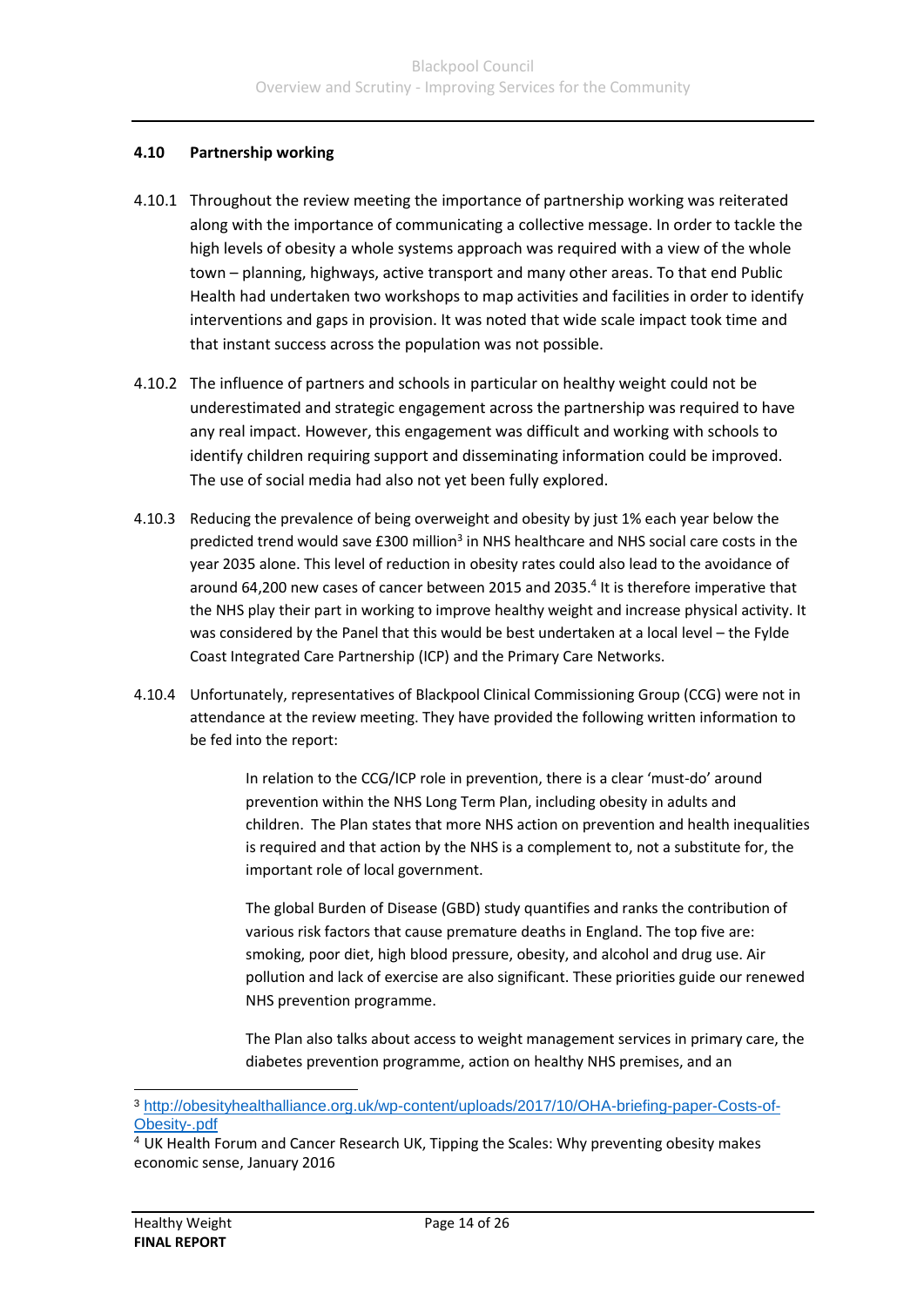improvement in training in medical schools. Locally, the CCG/ICP needs to determine how to work in partnership with the Council. The ICP is developing a Strategic Plan, which will include actions on health improvement and reducing health inequalities that is expected to be completed in draft form in December 2019. This will also include priorities for initiatives that will require funding. When a working draft of the Strategy has been agreed the ICP will aim to engage widely with key partners, including the local authority and Scrutiny Committee, to refine the Strategy and support its implementation.

- 4.10. Blackpool Teaching Hospitals NHS Foundation Trust has also made a Healthy Weight Declaration and has supported events in the Public Health calendar including nutrition and hydration week, walking month and bike to work week. The Trust also hosts events throughout the year across multiple sites delivering health checks for staff and volunteers which includes blood pressure testing, blood cholesterol testing and BMI measurements. During these events community organisations that focus on health eating, boosting physical activity, stopping smoking, looking after your mental wellbeing and alcohol intake are invited to come along and speak with staff about the offer and sign them up to services.
- 4.10. The Hospitals Trust has also advertised walking routes, promoted meditation walks and introduced a range of activities such as pilates, yoga and resistance sessions all available at the workplace just before or after working hours.

**Recommendation Eight**

**That Public Health carry out an exercise to consider whether the message from the Council and partners regarding healthy weight and lifestyle is delivered consistently and in doing so:**

**- Explore the effectiveness of FYI in informing residents of the initiatives available and whether any alternative methods of communication would be more successful.**

**- Explore with partners how messages regarding healthy weight and lifestyle can be communicated jointly and consistently.**

#### **Recommendation Nine**

**To receive an update from the Clinical Commissioning Group on their progress in working with the Council to support healthy weight in the population.**

#### **Recommendation Ten**

**That the Committee receive an update on all approved recommendations in approximately six months.**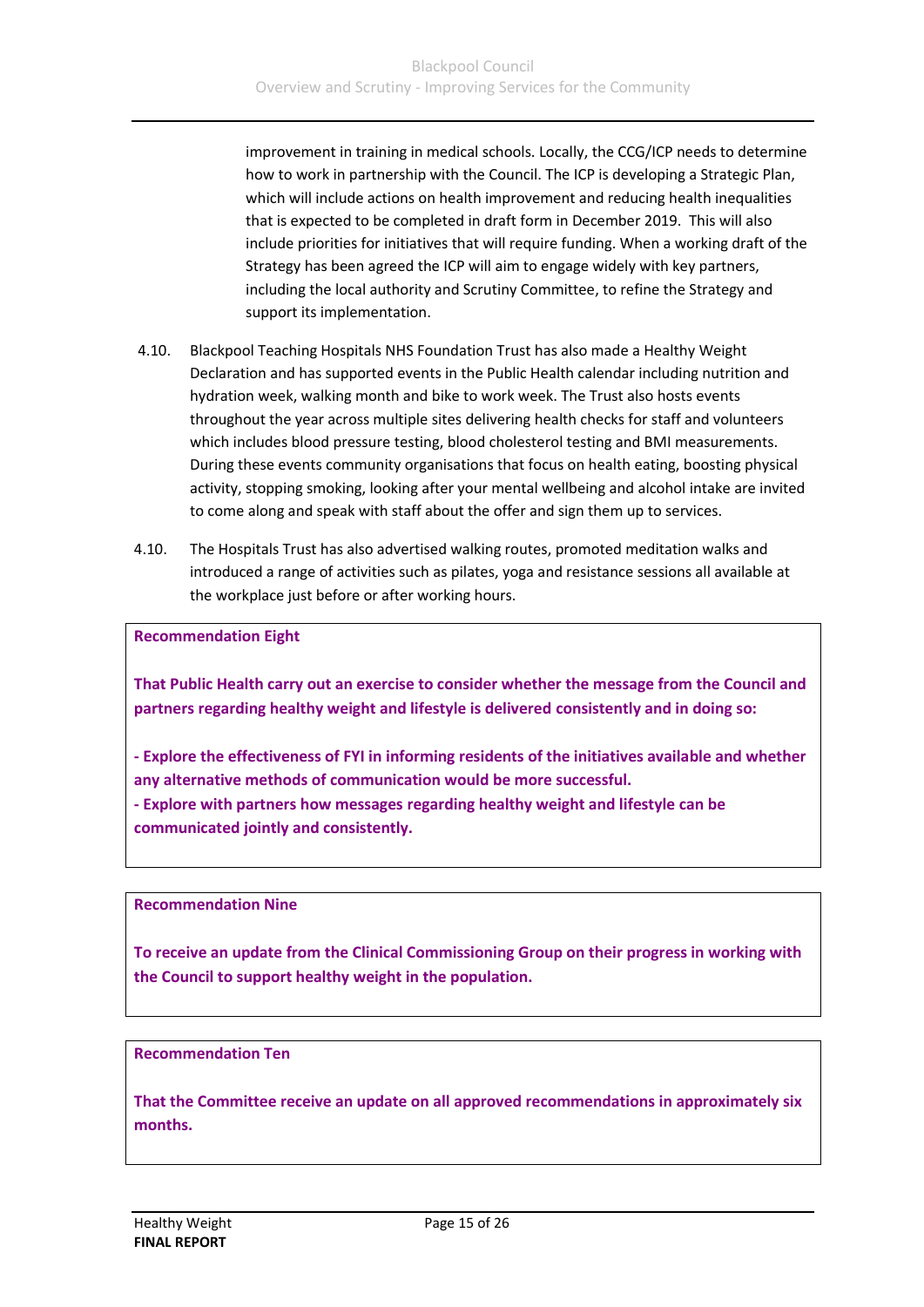### **5.0 Summary of Recommendations**

#### **Recommendation One**

**That the Council build on the healthy weight declaration and improve itself as a leader in healthy weight and lifestyle:**

**a) That all Services receive information from Public Health on the Council's role in being a leader in building a healthy lifestyle amongst staff and residents and support in order to address any alterations to be made in provision to ensure healthy lifestyle is at the heart of everything the Council does.**

**b) To promote further the offers already available to staff such as the Corporate Leisure Scheme and that the offer to staff be explored further to determine whether provision of activities such as yoga and pilates (as provided by the Hospital's Trust to staff) before and after work could be supported.**

#### **Recommendation Two**

**That Public Health explores the universal support and provision for children aged 0-4 years old and their parents on healthy weight, eating and lifestyle in order to identify any gaps and how those gaps could be met.**

#### **Recommendation Three**

**That Blackpool Council aspires to all schools using a catering provision that meets the expected healthy eating standards:**

**a) That the Adult Social Care and Health Scrutiny Committee writes to all Chairs of Governors of schools not meeting the School Food Standards as prescribed for schools to challenge them to make improvements and to offer the schools the opportunity to work with Public Health in order to develop a healthy and balanced menu.**

**b) That the Council explores how to improve working with other providers of catering services to schools in order:**

**- To improve their menus and ensure they are healthy and balanced - To gather information on the uptake of children receiving both the free school meals across both key stages and those opting to have universal free school meals in key stage 1 - To offer children taking a packed lunch the opportunity to access the salad bar provided for children eating school meals.**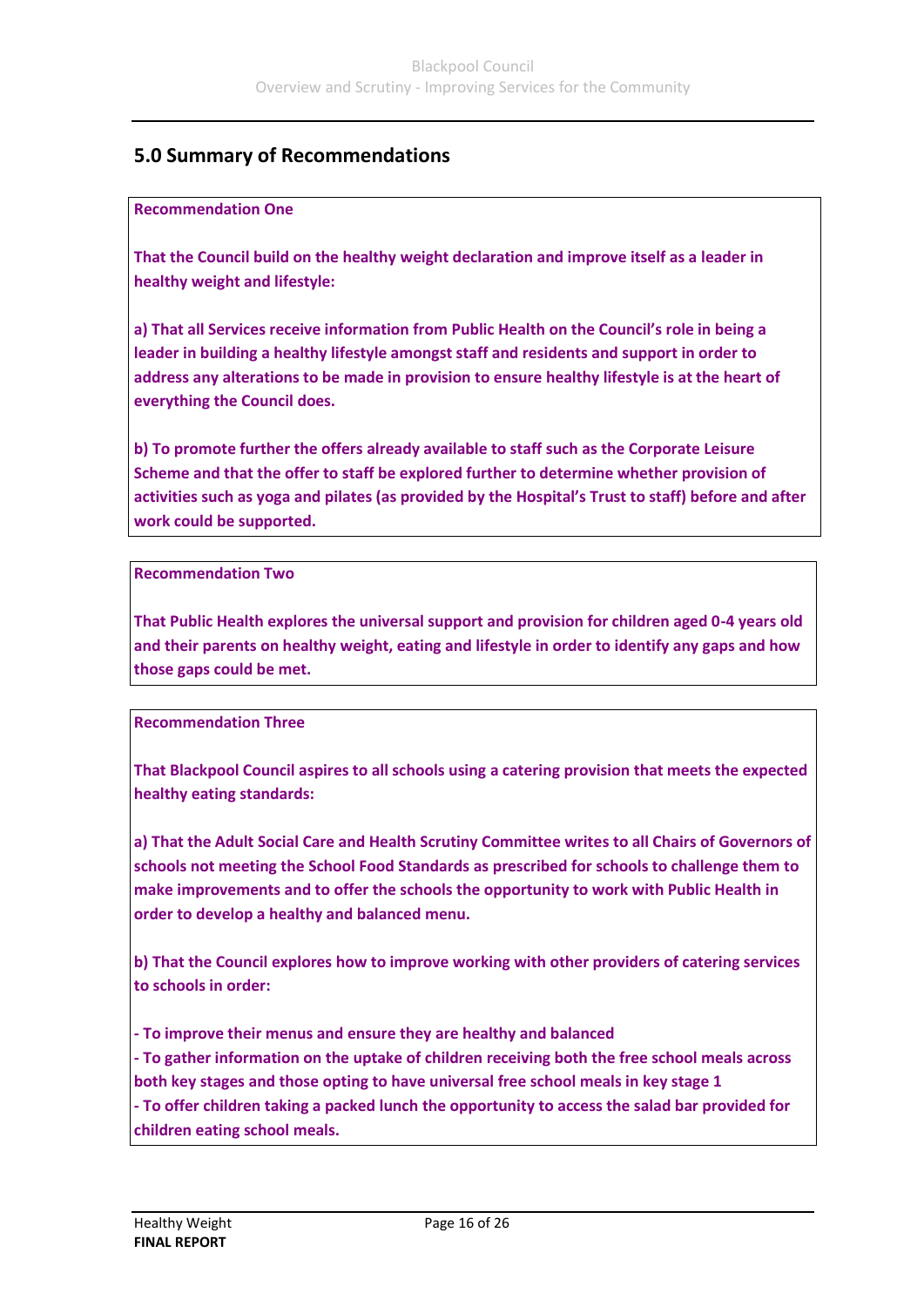#### **Recommendation Four**

**That the Council recommend that the Fit2go scheme be prioritised for continued funding by Blackpool Council, Blackpool CCG and Blackpool FC Community Trust to ensure that it continues and that the organisations be requested to determine whether a longer contract for provision could be supported.**

**Recommendation Five**

**That Public Health work with Children's Services to provide an offer of healthy eating support and education to children in care and those that work in care settings.**

**Recommendation Six**

**To explore the feasibility of providing free gym access to young people aged 11 to 18.**

**Recommendation Seven**

**That Public Health work with Adult Services to identify opportunities to improve the provision of meals for adults receiving care in the home.**

**Recommendation Eight**

**That Public Health carry out an exercise to consider whether the message from the Council and partners regarding healthy weight and lifestyle is delivered consistently and in doing so:**

**- Explore the effectiveness of FYI in informing residents of the initiatives available and whether any alternative methods of communication would be more successful. - Explore, with partners, how messages can be communicated jointly and consistently.**

**Recommendation Nine**

**To receive an update from the Clinical Commissioning Group on their progress in working with the Council to support healthy weight in the population.**

**Recommendation Ten**

**That the Committee receive an update on all approved recommendations in approximately six months.**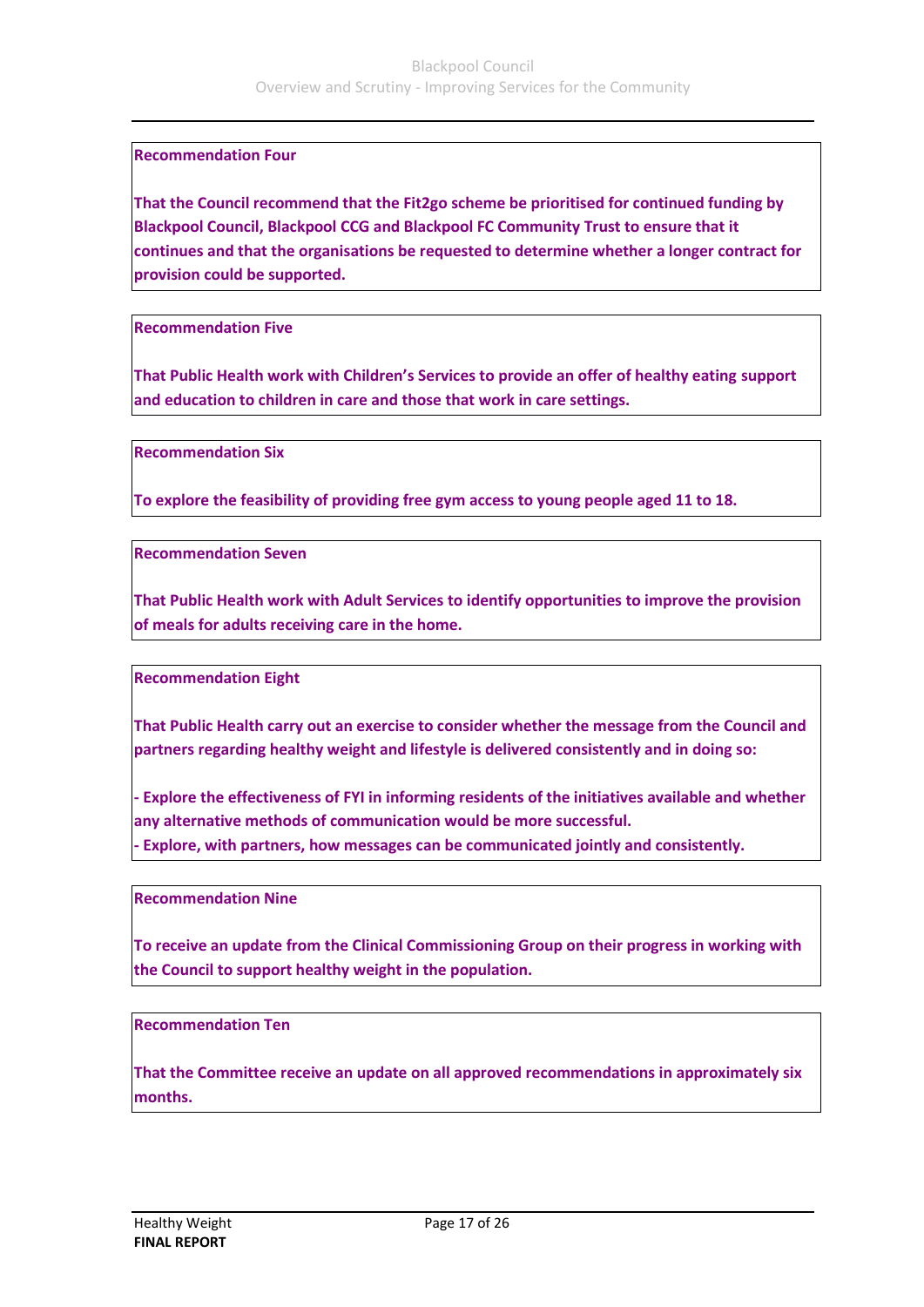# **6.0 Financial and Legal Considerations**

#### **6.1 Financial**

6.1.1 With regard to the financial implications for Blackpool Council, the majority of the recommendations relate to the existing work of Public Health and will be incorporated within existing budgets. The feasibility and impact on the budget of offering free gym access to 11-18 year olds will need to be explored.

#### **6.2 Legal**

6.2.1 There are no legal implications.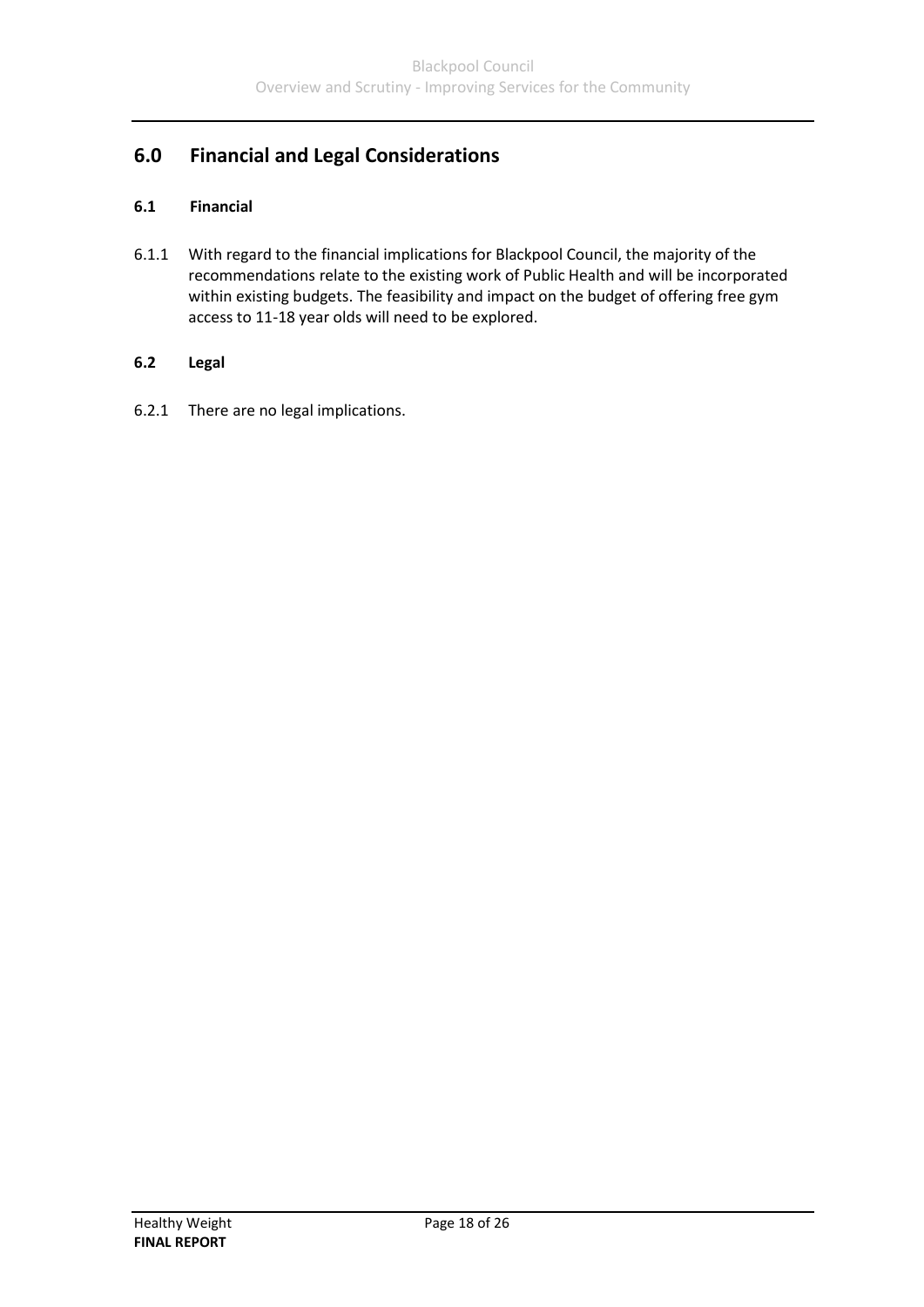# **Healthy Weight Scrutiny Review Action Plan**

| <b>Recommendation</b><br><b>Recommendation One</b>                                                                                                                                                                                                                                                                                                                                                                                                                                  | <b>Councillors</b><br><b>Blackburn, Williams</b><br>and Kirkland,<br><b>Cabinet Member</b><br><b>Comments</b><br><b>Councillor Blackburn</b>                                                                                                                                                                                | <b>Rec Accepted</b><br>by Executive? | <b>Target Date for</b><br><b>Action</b>           | <b>Lead</b><br><b>Officer</b> | <b>Committee</b><br><b>Update</b> | <b>Notes</b> |
|-------------------------------------------------------------------------------------------------------------------------------------------------------------------------------------------------------------------------------------------------------------------------------------------------------------------------------------------------------------------------------------------------------------------------------------------------------------------------------------|-----------------------------------------------------------------------------------------------------------------------------------------------------------------------------------------------------------------------------------------------------------------------------------------------------------------------------|--------------------------------------|---------------------------------------------------|-------------------------------|-----------------------------------|--------------|
| That the Council build on the<br>healthy weight declaration and<br>improve itself as a leader in<br>healthy weight and lifestyle:<br>a) That all Services receive<br>information from Public Health on<br>the Council's role in being a leader<br>in building a healthy lifestyle<br>amongst staff and residents and<br>support in order to address any<br>alterations to be made in<br>provision to ensure healthy<br>lifestyle is at the heart of<br>everything the Council does. | Currently reviewing<br>the commitments,<br>undertaking whole<br>systems mapping<br>work, reviewing<br>current actions and<br>identifying any gaps.<br>Producing a new<br><b>Healthy Weight</b><br>Strategy and working<br>with partners to<br>ensure healthy<br>lifestyles is at the<br>heart of all public<br>sector work. |                                      | As per<br>recommendatio<br>$n 10 - six$<br>months | Nicky<br>Dennison             |                                   |              |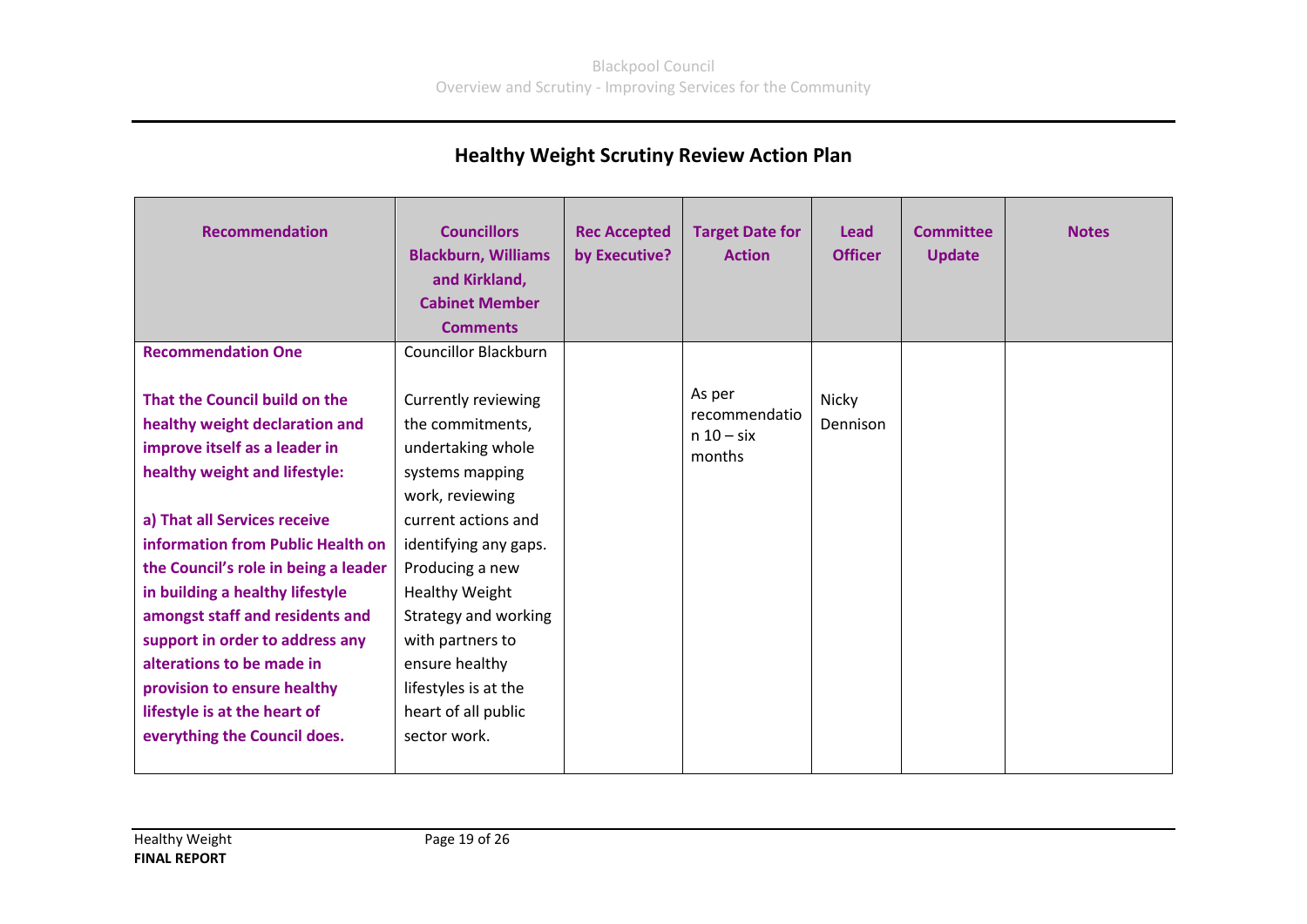| b) To promote further the offers<br>already available to staff such as<br>the Corporate Leisure Scheme and<br>that the offer to staff be explored<br>further to determine whether<br>provision of activities such as<br>yoga and pilates (as provided by<br>the Hospital's Trust to staff)<br>before and after work could be<br>supported.<br><b>Recommendation Two</b> | <b>Councillor Blackburn</b>                                                                                                                                                                                                                                 |                                                   |                   |  |
|-------------------------------------------------------------------------------------------------------------------------------------------------------------------------------------------------------------------------------------------------------------------------------------------------------------------------------------------------------------------------|-------------------------------------------------------------------------------------------------------------------------------------------------------------------------------------------------------------------------------------------------------------|---------------------------------------------------|-------------------|--|
| <b>That Public Health explores the</b><br>universal support and provision<br>for children aged 0-4 years old<br>and their parents on healthy<br>weight, eating and lifestyle in<br>order to identify any gaps and<br>how those gaps could be met.                                                                                                                       | Working with Better<br>Start to look at Diet<br>and nutrition in our<br>0-4 year olds.<br>Currently exploring<br>bring introducing the<br>Henry programme.<br>Working with PHE to<br>launch the weaning<br>campaign week<br>commencing 27<br>February 2020. | As per<br>recommendatio<br>$n 10 - six$<br>months | Nicky<br>Dennison |  |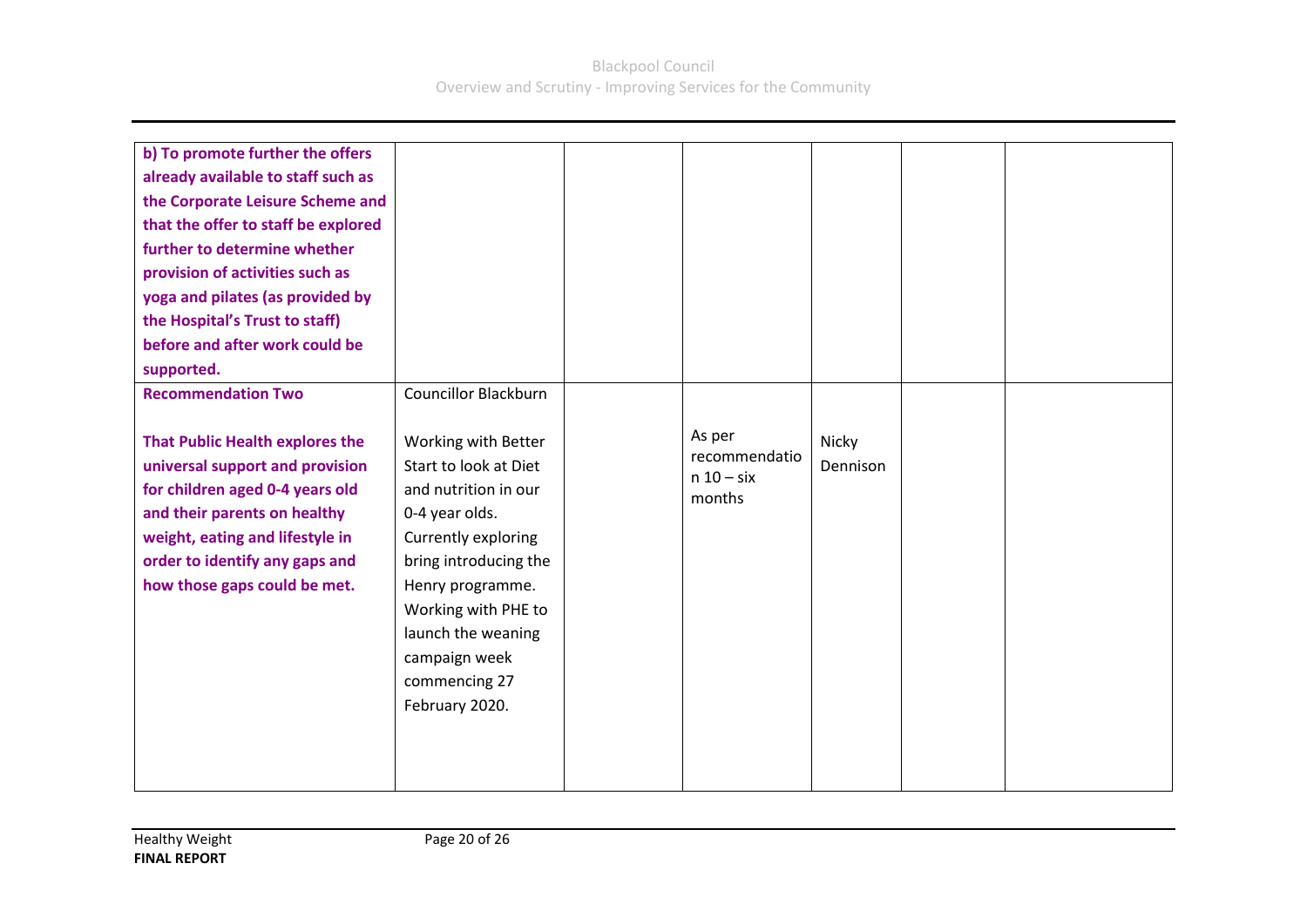| <b>Recommendation Three</b>                                                                                                                                                                                                                                                                                                              | <b>Councillor L Williams</b>                                                                                                                                |                                                   |                   |  |
|------------------------------------------------------------------------------------------------------------------------------------------------------------------------------------------------------------------------------------------------------------------------------------------------------------------------------------------|-------------------------------------------------------------------------------------------------------------------------------------------------------------|---------------------------------------------------|-------------------|--|
| <b>That Blackpool Council aspires to</b><br>all schools using a catering<br>provision that meets the expected<br>healthy eating standards:<br>a) That the Adult Social Care and<br><b>Health Scrutiny Committee writes</b><br>to all Chairs of Governors of<br>schools not meeting the School<br><b>Food Standards as prescribed for</b> | Through our school<br>led improvement<br>team we will raise<br>awareness,<br>challenge any<br>concerns and offer<br>any relevant support<br>to our schools. | As per<br>recommendatio<br>$n 10 - six$<br>months | Nicky<br>Dennison |  |
| schools to challenge them to                                                                                                                                                                                                                                                                                                             | <b>Councillor Blackburn</b>                                                                                                                                 |                                                   |                   |  |
| make improvements and to offer                                                                                                                                                                                                                                                                                                           |                                                                                                                                                             |                                                   |                   |  |
| the schools the opportunity to                                                                                                                                                                                                                                                                                                           | The Public Health                                                                                                                                           |                                                   |                   |  |
| work with Public Health in order                                                                                                                                                                                                                                                                                                         | team would be able                                                                                                                                          |                                                   |                   |  |
| to develop a healthy and                                                                                                                                                                                                                                                                                                                 | to support with the                                                                                                                                         |                                                   |                   |  |
| balanced menu.                                                                                                                                                                                                                                                                                                                           | development of the                                                                                                                                          |                                                   |                   |  |
|                                                                                                                                                                                                                                                                                                                                          | letter and provide                                                                                                                                          |                                                   | Nicky             |  |
| b) That the Council explores how                                                                                                                                                                                                                                                                                                         | the support to the                                                                                                                                          |                                                   | Dennison          |  |
| to improve working with other                                                                                                                                                                                                                                                                                                            | Schools.                                                                                                                                                    |                                                   |                   |  |
| providers of catering services to                                                                                                                                                                                                                                                                                                        |                                                                                                                                                             |                                                   |                   |  |
| schools in order:                                                                                                                                                                                                                                                                                                                        | Healthy Lifestyle                                                                                                                                           |                                                   |                   |  |
|                                                                                                                                                                                                                                                                                                                                          | Nutritionist to work                                                                                                                                        |                                                   |                   |  |
| - To improve their menus and                                                                                                                                                                                                                                                                                                             | with the School                                                                                                                                             |                                                   |                   |  |
| ensure they are healthy and                                                                                                                                                                                                                                                                                                              | catering providers to                                                                                                                                       |                                                   |                   |  |
| balanced                                                                                                                                                                                                                                                                                                                                 | support them in                                                                                                                                             |                                                   |                   |  |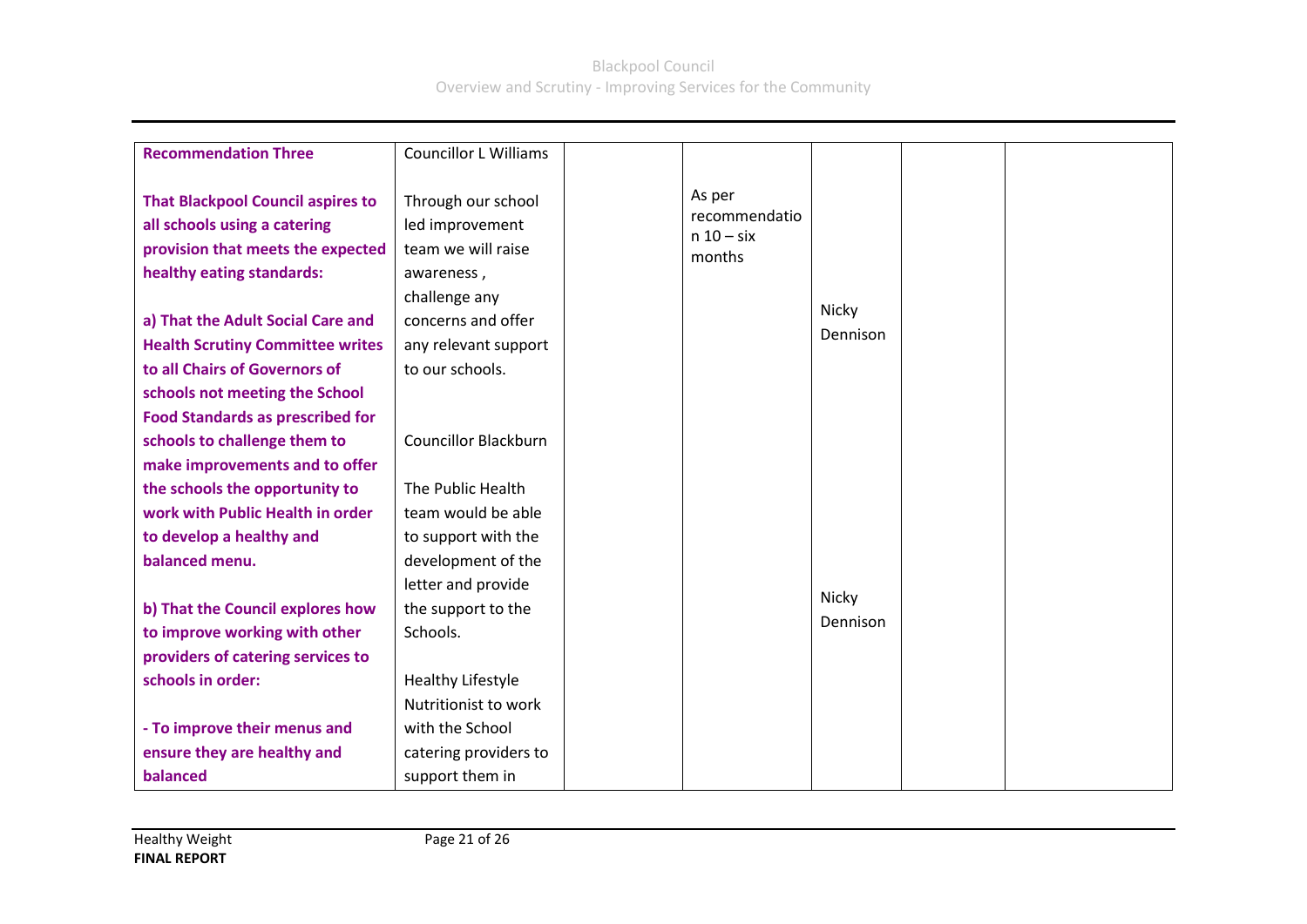| - To gather information on the<br>uptake of children receiving both<br>the free school meals across both<br>key stages and those opting to<br>have universal free school meals<br>in key stage 1<br>- To offer children taking a packed<br>lunch the opportunity to access<br>the salad bar provided for<br>children eating school meals.                                       | meeting the School<br>Food Plan.                                                                                                                                                                                                                                                    |                                                   |                   |  |
|---------------------------------------------------------------------------------------------------------------------------------------------------------------------------------------------------------------------------------------------------------------------------------------------------------------------------------------------------------------------------------|-------------------------------------------------------------------------------------------------------------------------------------------------------------------------------------------------------------------------------------------------------------------------------------|---------------------------------------------------|-------------------|--|
| <b>Recommendation Four</b><br>That the Council recommend that<br>the Fit2go scheme be prioritised<br>for continued funding by<br><b>Blackpool Council, Blackpool CCG</b><br>and Blackpool FC Community<br><b>Trust to ensure that it continues</b><br>and that the organisations be<br>requested to determine whether<br>a longer contract for provision<br>could be supported. | <b>Councillor Blackburn</b><br>Currently supported<br>by Public Health,<br>Blackpool CCG and<br><b>Blackpool FC</b><br>Community Trust.<br>This is very well<br>embedded in schools<br>and we need to<br>actively work with all<br>partners to ensure<br>this funding<br>continues. | As per<br>recommendatio<br>$n 10 - six$<br>months | Nicky<br>Dennison |  |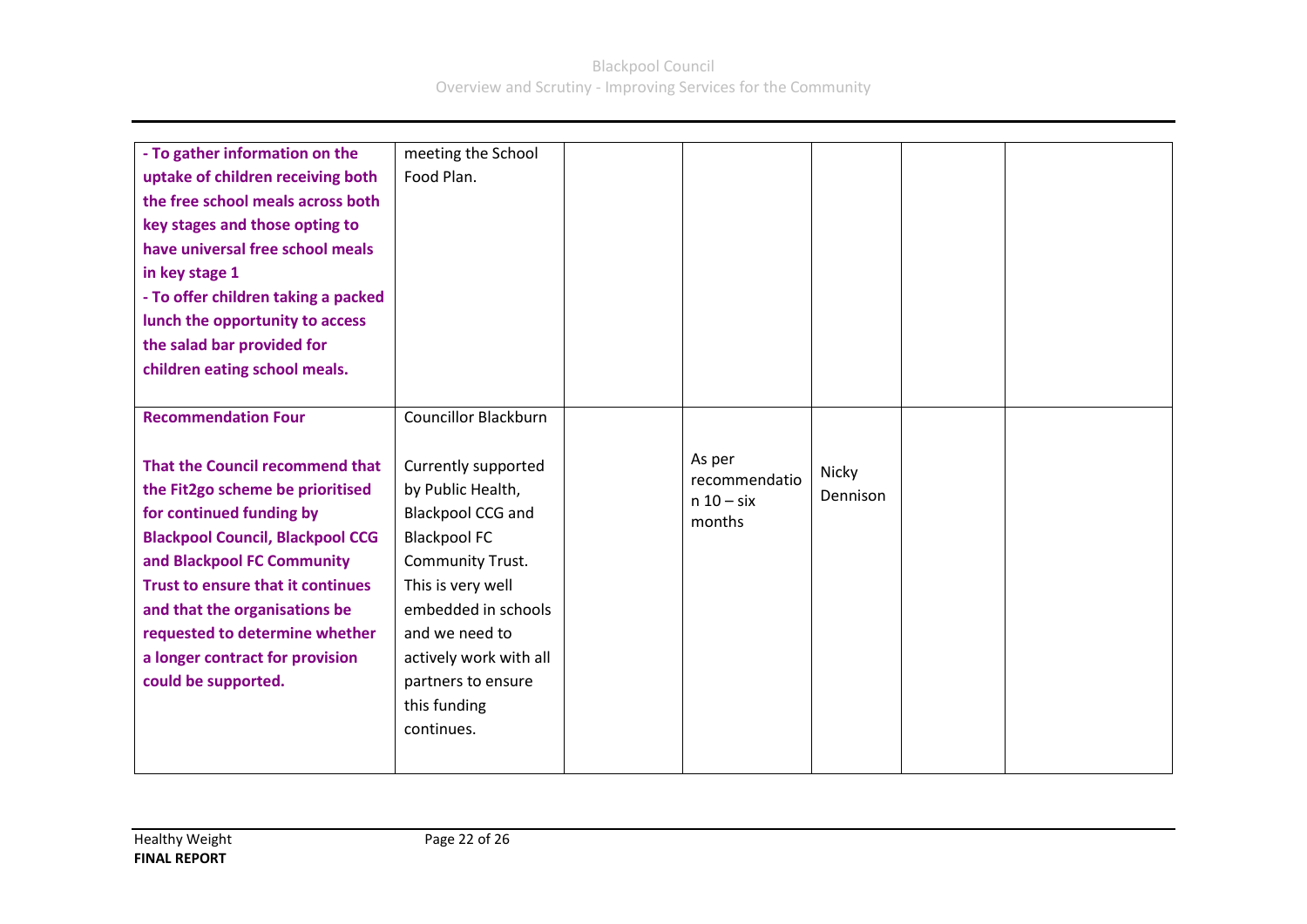| <b>Recommendation Five</b>                                                                                                                                                                          | <b>Councillor Blackburn</b>                                                                                                                                                                                                                                                                                                       |                                                   |                   |  |
|-----------------------------------------------------------------------------------------------------------------------------------------------------------------------------------------------------|-----------------------------------------------------------------------------------------------------------------------------------------------------------------------------------------------------------------------------------------------------------------------------------------------------------------------------------|---------------------------------------------------|-------------------|--|
| <b>That Public Health work with</b><br><b>Children's Services to provide an</b><br>offer of healthy eating support<br>and education to children in care<br>and those that work in care<br>settings. | This would be a new<br>piece of work for the<br><b>Public Health Team</b><br>to deliver against.<br>The Healthy Lifestyle<br>Nutritionist is keen to<br>start work in this<br>area to look at how<br>we can support<br><b>Foster Carers and</b><br>Children's homes<br>provide healthy<br>options<br><b>Councillor L Williams</b> | As per<br>recommendatio<br>$n 10 - six$<br>months | Nicky<br>Dennison |  |
|                                                                                                                                                                                                     | We are currently re<br>visiting our<br>commissioning<br>strategy and service<br>specifications with<br>independent<br>providers for in care<br>and care experienced<br>so that facilitates an                                                                                                                                     |                                                   |                   |  |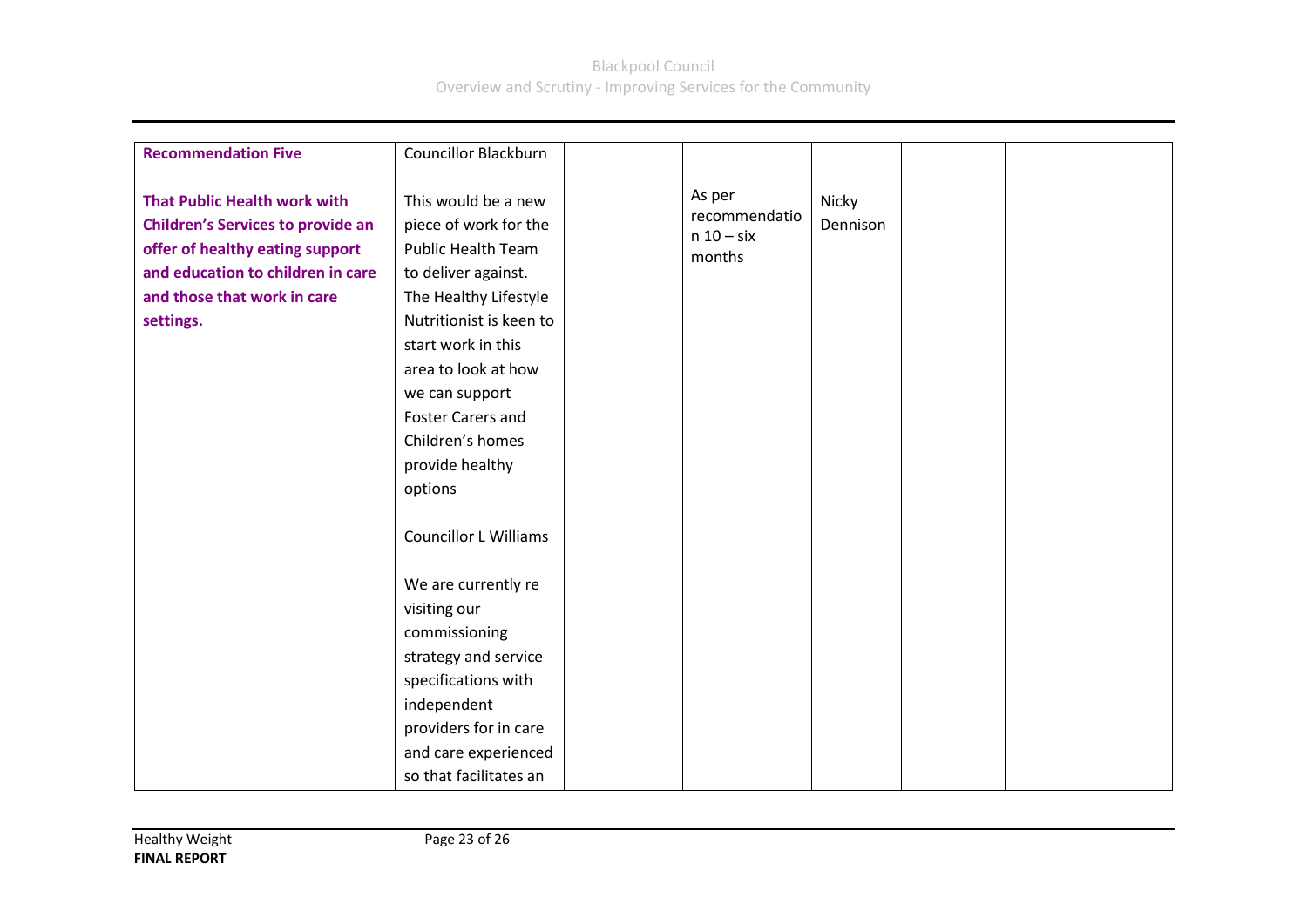|                                                                                              | opportunity to re<br>visit expectations. Via<br>our commissioning<br>monitoring we can<br>challenge and<br>support. There is<br>currently a health<br>task group via the<br>corporate parenting<br>board that will<br>incorporate the<br>relevant messages<br>from this review. |                                                   |                |  |  |
|----------------------------------------------------------------------------------------------|---------------------------------------------------------------------------------------------------------------------------------------------------------------------------------------------------------------------------------------------------------------------------------|---------------------------------------------------|----------------|--|--|
| <b>Recommendation Six</b>                                                                    | <b>Councillor Kirkland</b>                                                                                                                                                                                                                                                      |                                                   |                |  |  |
| To explore the feasibility of<br>providing free gym access to<br>young people aged 11 to 18. | Happy to support the<br>service exploring the<br>feasibility of this as<br>an option.                                                                                                                                                                                           | As per<br>recommendatio<br>$n 10 - six$<br>months | Lisa<br>Arnold |  |  |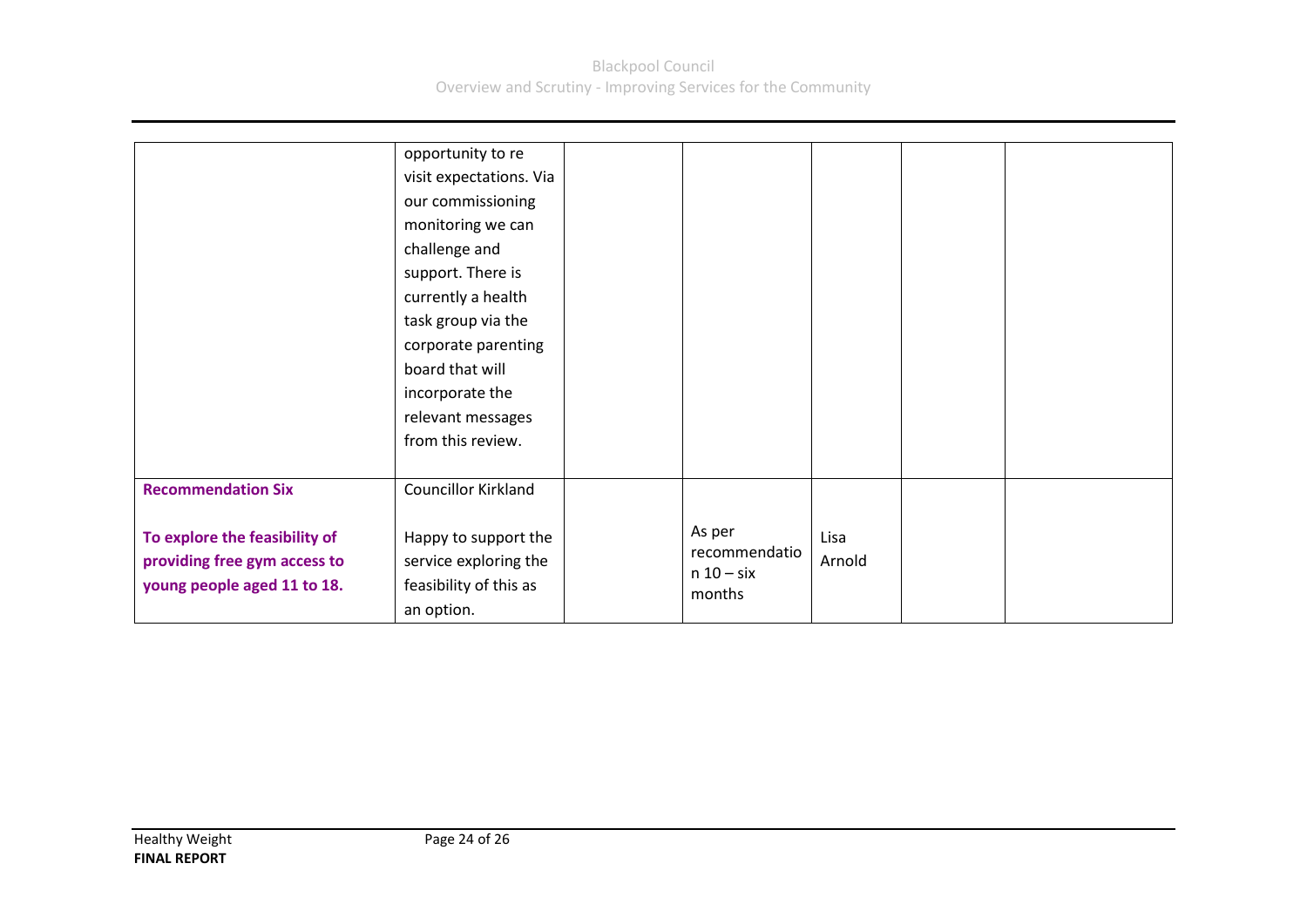| <b>Recommendation Seven</b>                                                                                                                                                                                                                   | <b>Councillor Blackburn</b>                                                                                                                                               |                                                   |                   |  |
|-----------------------------------------------------------------------------------------------------------------------------------------------------------------------------------------------------------------------------------------------|---------------------------------------------------------------------------------------------------------------------------------------------------------------------------|---------------------------------------------------|-------------------|--|
| <b>That Public Health work with</b><br><b>Adult Services to identify</b><br>opportunities to improve the<br>provision of meals for adults<br>receiving care in the home.                                                                      | Work is underway<br>with Quality<br>monitoring officers<br>and Public Health to<br>look at how meals<br>could be improved.                                                | As per<br>recommendatio<br>$n 10 - six$<br>months | Nicky<br>Dennison |  |
| <b>Recommendation Eight</b>                                                                                                                                                                                                                   | <b>Councillor Blackburn</b>                                                                                                                                               |                                                   |                   |  |
| That Public Health carry out an<br>exercise to consider whether the<br>message from the Council and<br>partners regarding healthy weight<br>and lifestyle is delivered<br>consistently and in doing so:<br>- Explore the effectiveness of FYI | This work will be<br>undertaken as part of<br>the review of the<br><b>Healthy Weight</b><br>Declaration<br>commitments and<br>development of the<br><b>Healthy Weight</b> | As per<br>recommendatio<br>$n 10 - six$<br>months |                   |  |
| in informing residents of the                                                                                                                                                                                                                 | strategy, as per                                                                                                                                                          |                                                   |                   |  |
| initiatives available and whether                                                                                                                                                                                                             | recommendation                                                                                                                                                            |                                                   |                   |  |
| any alternative methods of                                                                                                                                                                                                                    | one.                                                                                                                                                                      |                                                   |                   |  |
| communication would be more<br>successful.                                                                                                                                                                                                    |                                                                                                                                                                           |                                                   |                   |  |
| - Explore, with partners, how                                                                                                                                                                                                                 |                                                                                                                                                                           |                                                   |                   |  |
| messages can be communicated                                                                                                                                                                                                                  |                                                                                                                                                                           |                                                   |                   |  |
| jointly and consistently.                                                                                                                                                                                                                     |                                                                                                                                                                           |                                                   |                   |  |